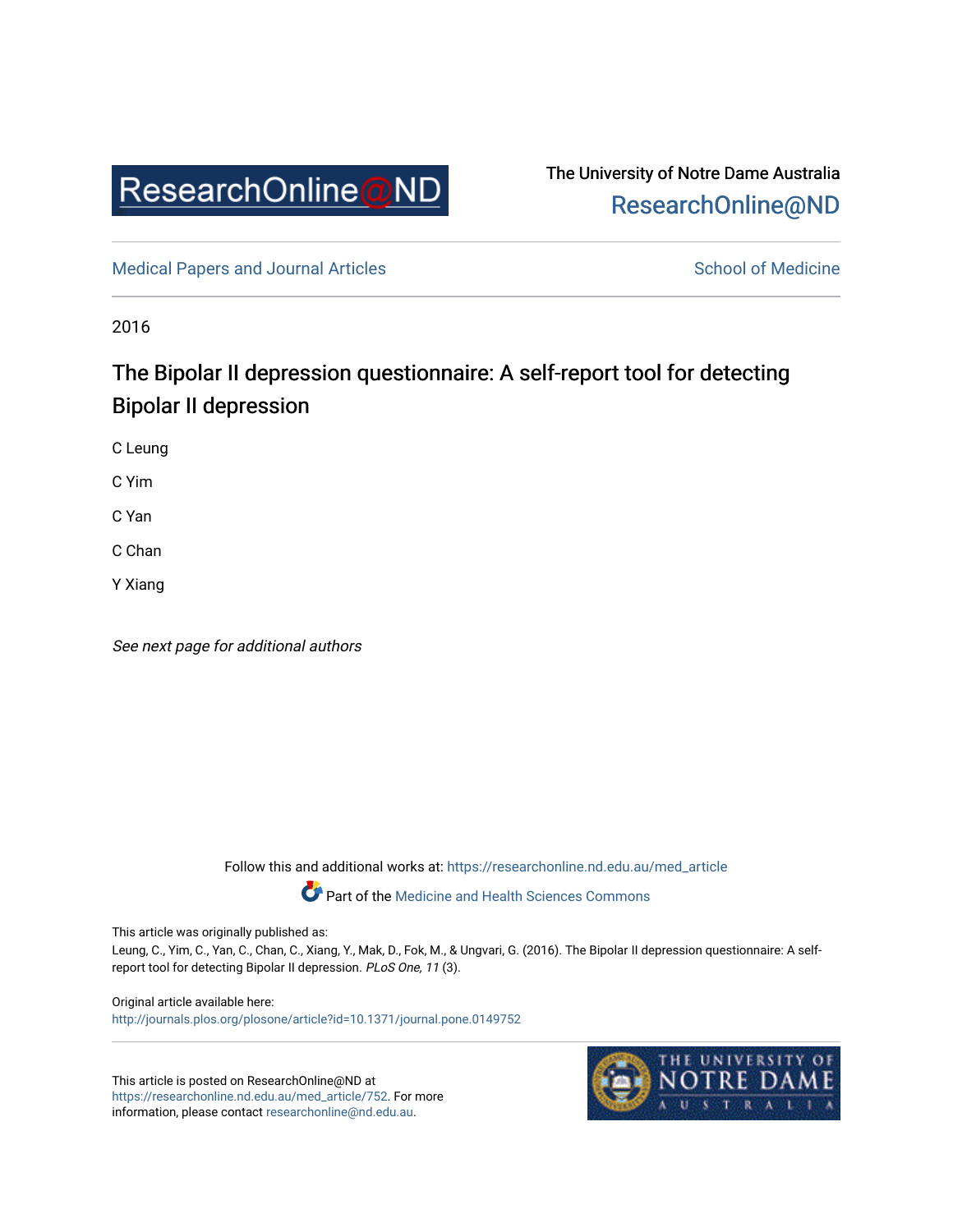# Authors

C Leung, C Yim, C Yan, C Chan, Y Xiang, D Mak, M Fok, and G Ungvari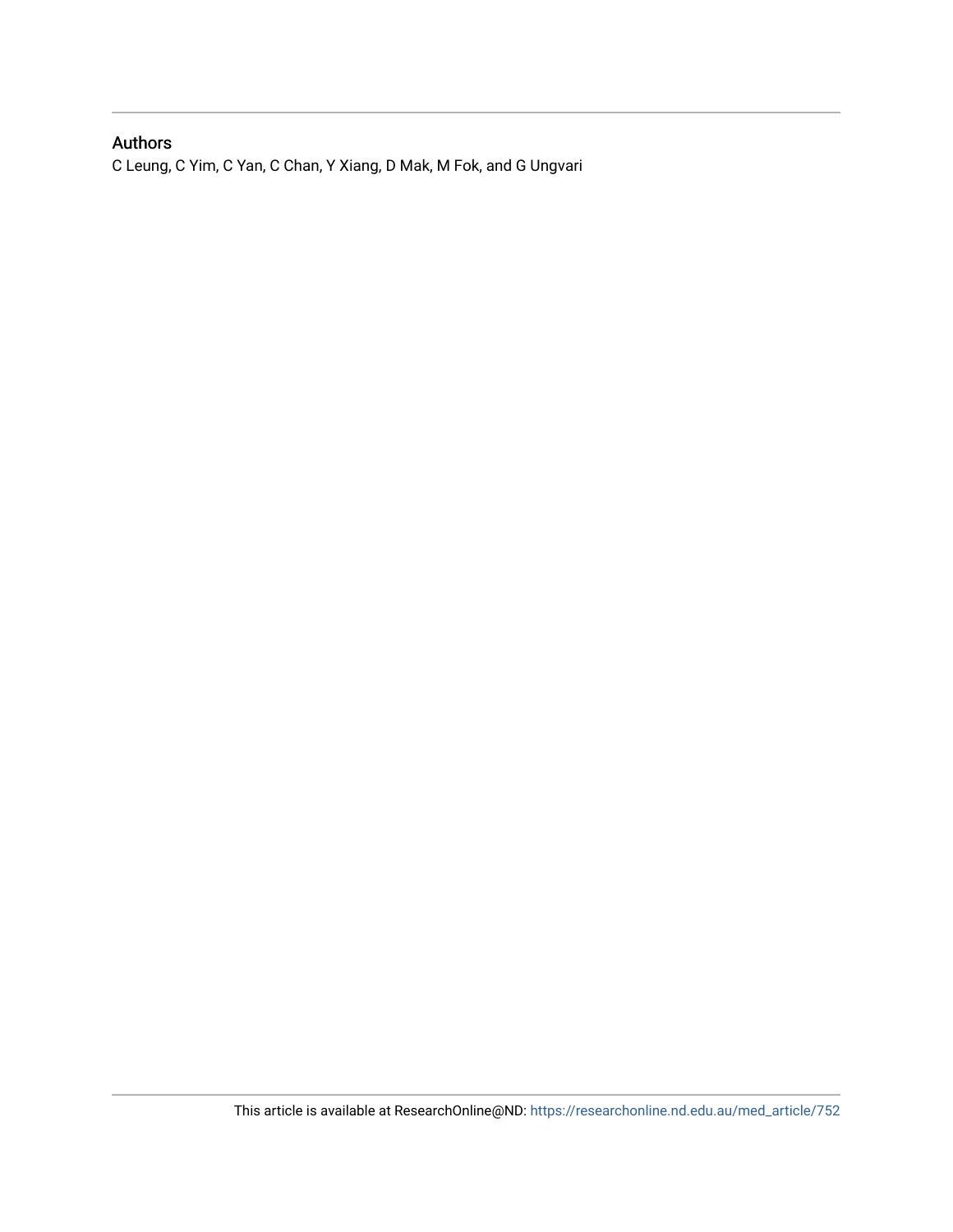This article is distributed under the terms of the Creative Commons Attribution 4.0 International license (CC BY 4.0), which permits others to copy, distribute, transform, and build upon this work, for any purpose, even commercially, provided the original work is properly cited. See[: https://creativecommons.org/licenses/by/4.0/](https://creativecommons.org/licenses/by/4.0/)

This article was originally published in *PLoS One* available at: <http://journals.plos.org/plosone/article?id=10.1371/journal.pone.0149752>

Leung, C., Yim, C., Yan, C., Chan, C., Xiang, Y., Mak, A., Fok, M., and Ungvari, G. (2016) The Bipolar II depression questionnaire: A self-report tool for detecting Bipolar II depression. *PLoS One, 11*(3). doi: 10.1371/journal.pone.0149752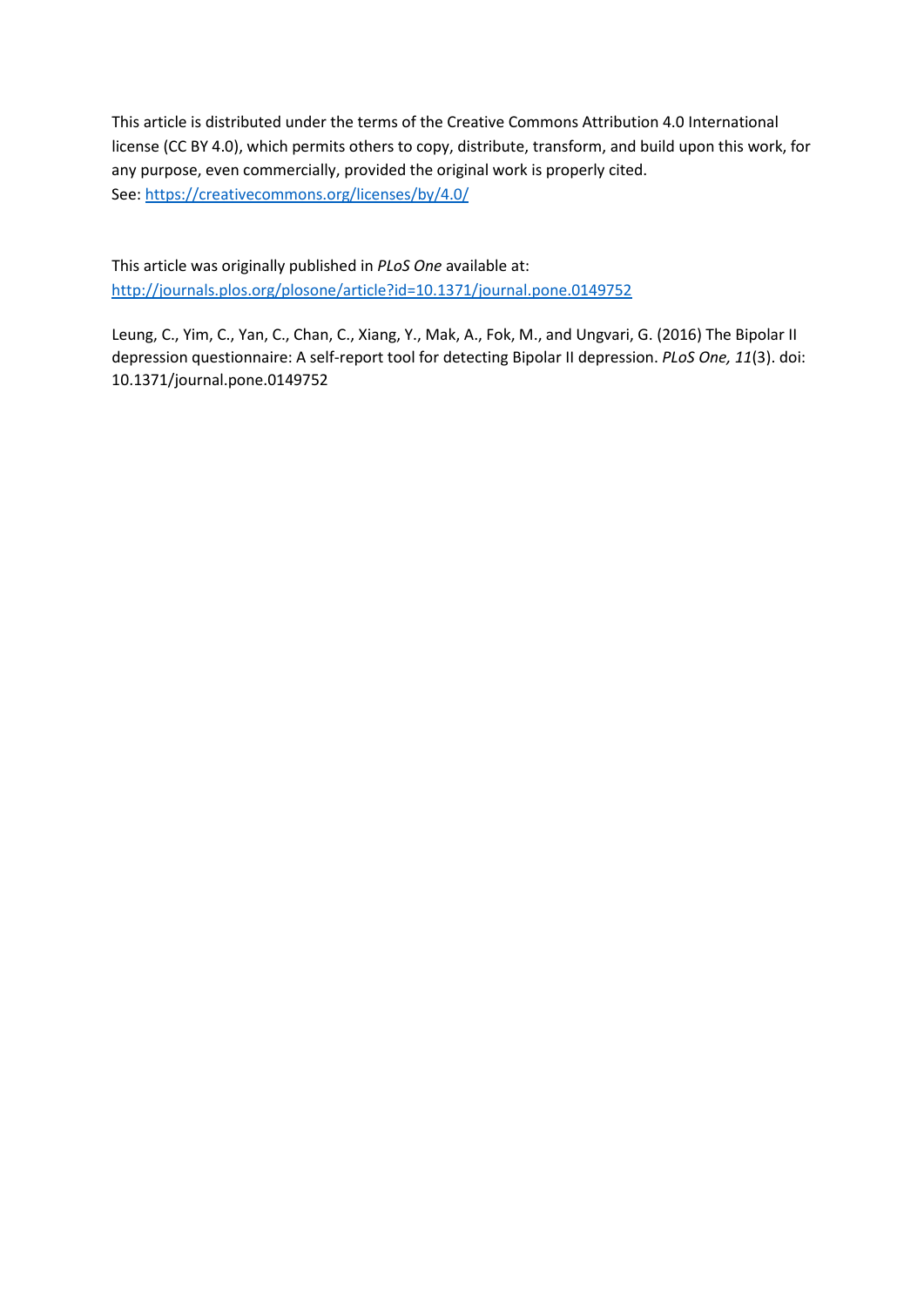

# **G** OPEN ACCESS

Citation: Leung CM, Yim CL, Yan CTY, Chan CC, Xiang Y-T, Mak ADP, et al. (2016) The Bipolar II Depression Questionnaire: A Self-Report Tool for Detecting Bipolar II Depression. PLoS ONE 11(3): e0149752. doi:10.1371/journal.pone.0149752

Editor: Marianna Mazza, Catholic University of Sacred Heart of Rome, ITALY

Received: September 11, 2015

Accepted: February 4, 2016

Published: March 10, 2016

Copyright: © 2016 Leung et al. This is an open access article distributed under the terms of the [Creative Commons Attribution License,](http://creativecommons.org/licenses/by/4.0/) which permits unrestricted use, distribution, and reproduction in any medium, provided the original author and source are credited.

Data Availability Statement: Data are available from the Joint Chinese University of Hong Kong – New Territories East Cluster Clinical Research Ethics Committee ([http://www.crec.cuhk.edu.hk/\)](http://www.crec.cuhk.edu.hk/) for researchers who meet the criteria for access to confidential data.

Funding: The authors have no support or funding to report.

Competing Interests: The authors have declared that no competing interests exist.

<span id="page-3-0"></span>RESEARCH ARTICLE

# The Bipolar II Depression Questionnaire: A **Depression**

Chi Ming Leung<sup>1</sup>\*, Chi Lap Yim<sup>1</sup>, Connie T. Y. Yan<sup>1</sup>, Cheuk Chi Chan<sup>1</sup>, Yu-Tao Xiang<sup>2</sup>\*, Arthur D. P. Mak<sup>3</sup>, Marcella Lei-Yee Fok<sup>4</sup>, Gabor S. Ungvari<sup>5,6</sup>

1 Department of Psychiatry, Shatin Hospital, Hong Kong SAR, China, 2 Unit of Psychiatry, Faculty of Health Sciences, University of Macau, Macao SAR, China, 3 Department of Psychiatry, The Chinese University of Hong Kong, Hong Kong SAR, China, 4 King's College London, King's Health Partners, Department of Psychological Medicine, Institute of Psychiatry, Psychology and Neuroscience, London, United Kingdom, 5 School of Psychiatry and Clinical Neurosciences, University of Western Australia, Perth, Australia, 6 The University of Notre Dame Australia/Marian Centre, Perth, Australia

\* cmleung@ha.org.hk (CML); xyutly@gmail.com (YTX)

# Abstract

abstract<br>Abstract Bipolar II (BP-II) depression is often misdiagnosed as unipolar (UP) depression, resulting in suboptimal treatment. Tools for differentiating between these two types of depression are lacking. This study aimed to develop a simple, self-report screening instrument to help distinguish BP-II depression from UP depressive disorder. A prototype BP-II depression questionnaire (BPIIDQ-P) was constructed following a literature review, panel discussions and a field trial. Consecutively assessed patients with a diagnosis of depressive disorder or BP with depressive episodes completed the BPIIDQ-P at a psychiatric outpatient clinic in Hong Kong between October and December 2013. Data were analyzed using discriminant analysis and logistic regression. Of the 298 subjects recruited, 65 (21.8%) were males and 233 (78.2%) females. There were 112 (37.6%) subjects with BP depression  $[BP-I = 42 (14.1\%)$ , BP-II = 70 (23.5%)] and 182 (62.4%) with UP depression. Based on family history, age at onset, postpartum depression, episodic course, attacks of anxiety, hypersomnia, social phobia and agoraphobia, the 8-item BPIIDQ-8 was constructed. The BPIIDQ-8 differentiated subjects with BP-II from those with UP depression with a sensitivity/specificity of 0.75/ 0.63 for the whole sample and 0.77/0.72 for a female subgroup with a history of childbirth. The BPIIDQ-8 can differentiate BP-II from UP depression at the secondary care level with satisfactory to good reliability and validity. It has good potential as a screening tool for BP-II depression in primary care settings. Recall bias, the relatively small sample size, and the high proportion of females in the BP-II sample limit the generalization of the results.

# Introduction

Bipolar disorder (BP) is a common psychiatric illness with a lifetime prevalence of approximately 5% in the general population  $[1, 2]$  $[1, 2]$  $[1, 2]$  $[1, 2]$  and a point prevalence of 8–10% in primary care settings  $[3, 4]$  $[3, 4]$  $[3, 4]$  $[3, 4]$ . In addition to immense suffering for patients and their relatives, BP incurs huge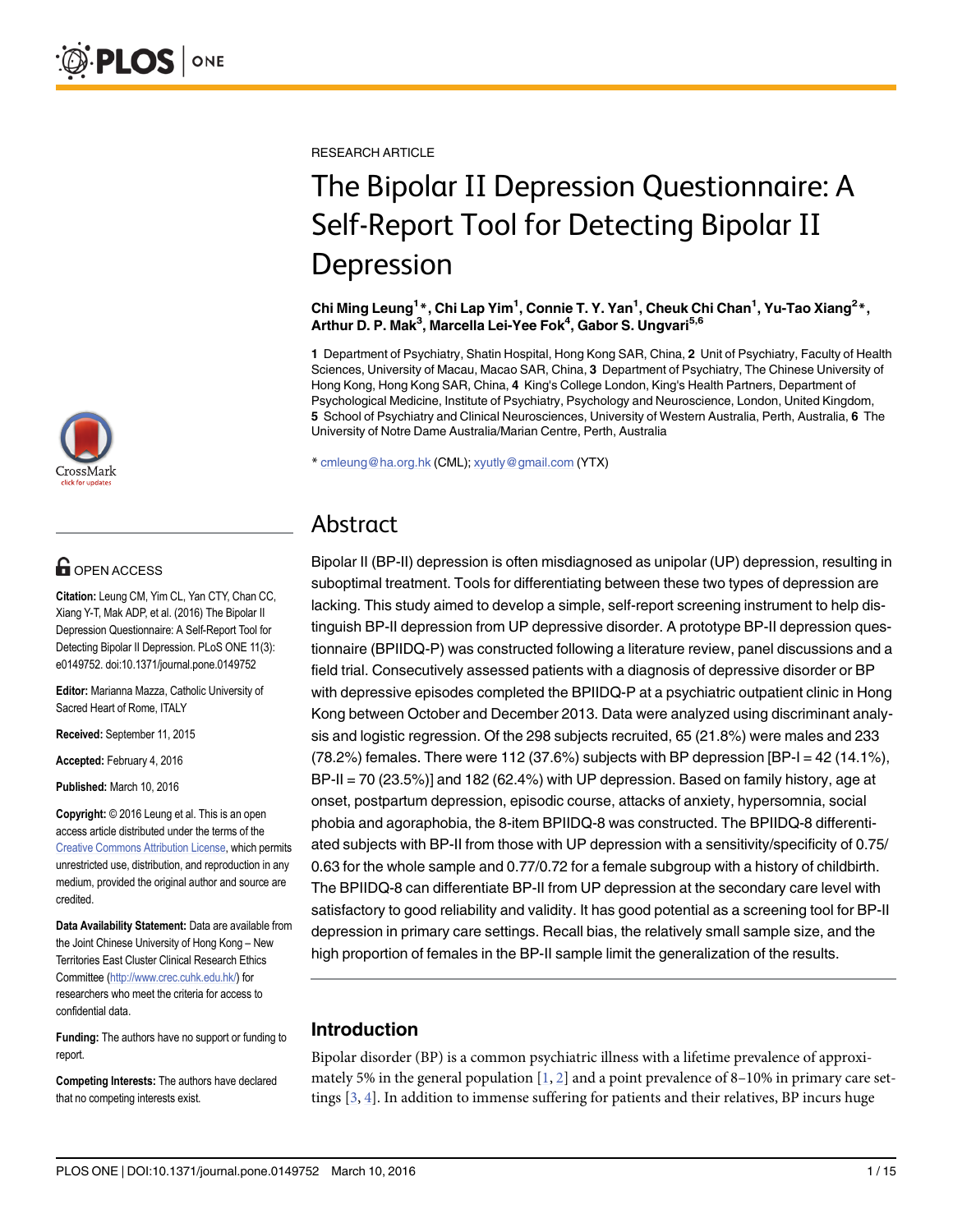<span id="page-4-0"></span>social and economic costs [[5](#page-14-0)–[7](#page-14-0)]. There is increasing evidence that BP is a very disabling illness [\[8](#page-14-0)]. A systematic review of 34 papers found that the risk of suicide among BP patients is up to 20–30 times higher than that for the general population  $[9]$  $[9]$ .

BP depression (BPD), in particular bipolar II disorder (BP-II), is frequently under- or misdiagnosed, mainly for unipolar depression (UPD)  $[9-12]$  $[9-12]$  $[9-12]$ , resulting in suboptimal treatment and poor outcomes  $[13-16]$  $[13-16]$  $[13-16]$  $[13-16]$ . Hypomanic symptoms are often neglected or mistaken as highly efficient behaviour or a manifestation of a particular personal style  $[17, 18]$  $[17, 18]$  $[17, 18]$  $[17, 18]$  $[17, 18]$ .

Techniques to tease out BPD from UPD using fMRI, genetic testing and family studies are being actively explored but remain insufficient  $[19–21]$  $[19–21]$  $[19–21]$ , leaving clinical approaches as the main type of investigation. Several questionnaires or diagnostic schedules targeting the detection of BP have been developed. The Mood Disorder Questionnaire (MDQ) [[9](#page-14-0)], Hypomania Checklist-32 [[22](#page-14-0)] and Bipolar Disorder Screening Scale [\[23](#page-15-0)] all include only hypomanic cues for the diagnosis of BP, but do not cater for BPD. The Bipolar Spectrum Diagnostic Scale (BSDS) [\[24\]](#page-15-0) does include depressive items but has poor positive predictive value [\[25\]](#page-15-0). The Bipolar Depression Rating Scale (BDRS) [[26](#page-15-0)] is the only scale that measures BPD, but it is meant for rating symptom severity in patients already diagnosed with BP rather than for detecting BPD.

As there are no clinical pathognomonic features for BPD, a probabilistic approach for diagnosing BP-I depression has been proposed, with operationalized criteria based on a literature review and 'clinical reasonability' [\[27,](#page-15-0) [28\]](#page-15-0). However, no corresponding instrument exists for the diagnosis or screening of BP-II depression, and thus the development of such an instrument is imperative.

This study aimed to develop a brief self-report screening tool for BPD, with discriminant validity against UPD and predictive validity for evolution into full-blown bipolar disorder. As BP-I and BP-II depression present differently [[29](#page-15-0)–[31\]](#page-15-0), and BP-II represents the more cryptic but relatively well-defined component of the BP spectrum  $[1, 2]$  $[1, 2]$  $[1, 2]$ , it was decided that BP-II depression should constitute the main theme of the investigation. The ultimate goal was to develop a screening tool that is brief and simple enough that it can be used in psychiatric outpatient clinics, and even in primary care settings where potential patients abound and expertise is lacking.

#### Methods

## Development of the self-report screening tool–Bipolar II Depression Questionnaire (BPIIDQ)

Literature search. The phenomenology and historical development of the concepts of UPD and BPD [\[32,](#page-15-0) [33\]](#page-15-0) were reviewed. Features related to their differences and also those between BP-I and BP-II [\[34](#page-15-0)–[36](#page-15-0)] were scrutinized.

Inclusion of items. Atypical features associated with BPD such as hypersomnia and appetite increase (DSM IV-TR 2000) [[37](#page-15-0)], suicide attempts [\[38\]](#page-15-0), family history of BP or completed suicide [\[39\]](#page-15-0), young age at onset [[40](#page-15-0)], recurrent course [\[41](#page-15-0)], post-partum presentation [\[34\]](#page-15-0), mixed state  $[17]$  $[17]$  $[17]$ , phobic and obsessive symptoms  $[39]$  $[39]$  and substance abuse  $[42]$  $[42]$  $[42]$  were considered.

Exclusion of items. Hypomanic cues and those more related to BP-I than BP-II, such as a history of hospital admission and psychosis [[42](#page-15-0), [43](#page-15-0)], were filtered out. Three other potential items were excluded: history of suicide attempts was excluded because the validity of selfreports can be limited [[44\]](#page-16-0), substance abuse because of its low incidence in the Hong Kong Chinese population [\[45\]](#page-16-0) and psychomotor retardation because it cannot be readily observed during a relatively brief outpatient visit.

Devising the text. Features considered specific to BP-II depression were phrased in modern Chinese, with simplicity and brevity emphasized. The text was further checked linguistically by two bilingual experts in Cantonese and Mandarin Chinese (CY and YTX). The first version was named the Bipolar II Depression Questionnaire-Prototype (BPIIDQ-P).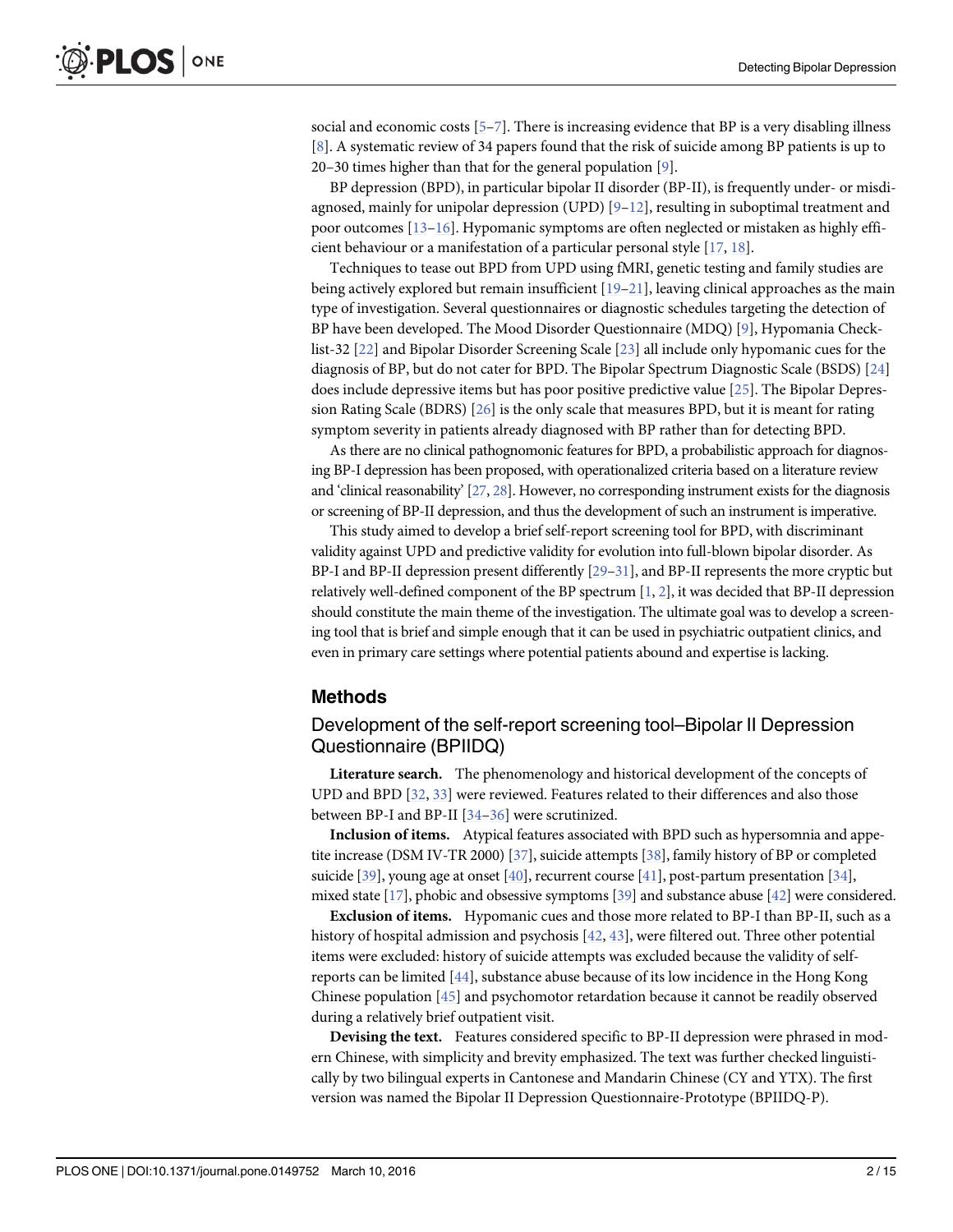<span id="page-5-0"></span>Pilot study and text revision. A pilot study was conducted with 10 BPD and 10 UPD subjects who completed the BPIIDQ-P. All subjects had a history of depressive episodes and were in full remission. Following the pilot study, the questionnaire was further edited to reduce ambiguity.

Field work. The main part the study was conducted between October and December 2013 in the psychiatric service of Shatin Hospital, which serves a population of approximately 500,000. Within the study period, all ethnic Chinese outpatients attending the clinical team of the principal investigator (CML) aged 18–65 years and diagnosed with a DSM-IV depressive disorder (including BP with a history of depressive episode, major depressive disorder (MDD) and dysthymia (DYS), were consecutively recruited. In each individual case, the clinical diagnosis was made independently by two psychiatrists (CML and CLY). The principal investigator personally followed all of the cases over many years and made diagnoses based on thorough clinical assessments. The other psychiatrist (CLY) made the diagnoses by reviewing the case records. Joint interviews were conducted to resolve diagnostic disagreements. In unresolved cases, a third assessor (CCC) independently administered the Structured Clinical Interview for DSM-IV Disorders (SCID-DSM-IV)  $[46, 47]$  $[46, 47]$  $[46, 47]$  $[46, 47]$  to reach a final diagnosis. All three assessors were blind to the results of the BPIIDQ-P. Patients with significant cognitive impairment, e.g. severe learning disability, dementia or cognitive deficits associated with brain damage, and unstable mental state, e.g. severe depression or psychosis, that jeopardized accurate self-report were excluded.

The subjects completed the BPDIIQ-P and the Hospital Anxiety and Depression Scale (HADS) [[48,](#page-16-0) [49\]](#page-16-0) to measure the severity of depressive symptoms. Forty randomly selected subjects repeated the BPDIIQ-P two weeks later, to measure test-retest reliability. Relevant demographic and clinical data were retrieved from case records and the hospital's computer system. History of suicide attempts, defined by O'Carroll [\[50](#page-16-0)], was further confirmed with the respective subjects at follow-up sessions.

The study protocol was approved by the Joint Chinese University of Hong Kong–New Territories East Cluster Clinical Research Ethics Committee. Written informed consent was obtained from each participant. All information was kept in a computer protected by a password. Only the PI (CML) and co-Investigators have access to the data.

#### Statistical analysis

Data were analyzed using the Statistical Package for Social Sciences (SPSS) Version 19. The MDD group was divided into recurrent depressive disorder (RDD) and major depressive episode, which was further subdivided into with psychosis i.e. psychotic depression (PD), and without (MDE). Priority in categorization was given to recurrence over presence of psychosis, as in DSM-IV. Categorical variables were analyzed using chi-square, non-parametric continuous data with Mann Whitney U and continuous variables with Student's t-test. The significance level was set at 0.05. Discriminant analysis was used to extract the best combination of items for differentiating between BP-II and UP. One-step forward selection binary logistic regression was performed to check for the odds ratios and independence of significant items. Items were weighted according to the odds ratios. Different scoring methods were explored with ROC curves to obtain the best cut-off points with optimal sensitivity and specificity. Exploratory factor analysis was performed with the final version of the BPIIDQ-P.

#### **Results**

#### Bipolar depression questions

The BPIIDQ-P consists of 13 bipolar depression questions (bdq) grouped into 2 sections [\(S1](#page-13-0) [Table](#page-13-0)). Section A comprises three questions about the patient's personal and family history, bdq1 (positive family history), bdq2 (onset before 25) and bdq3 (postpartum depression).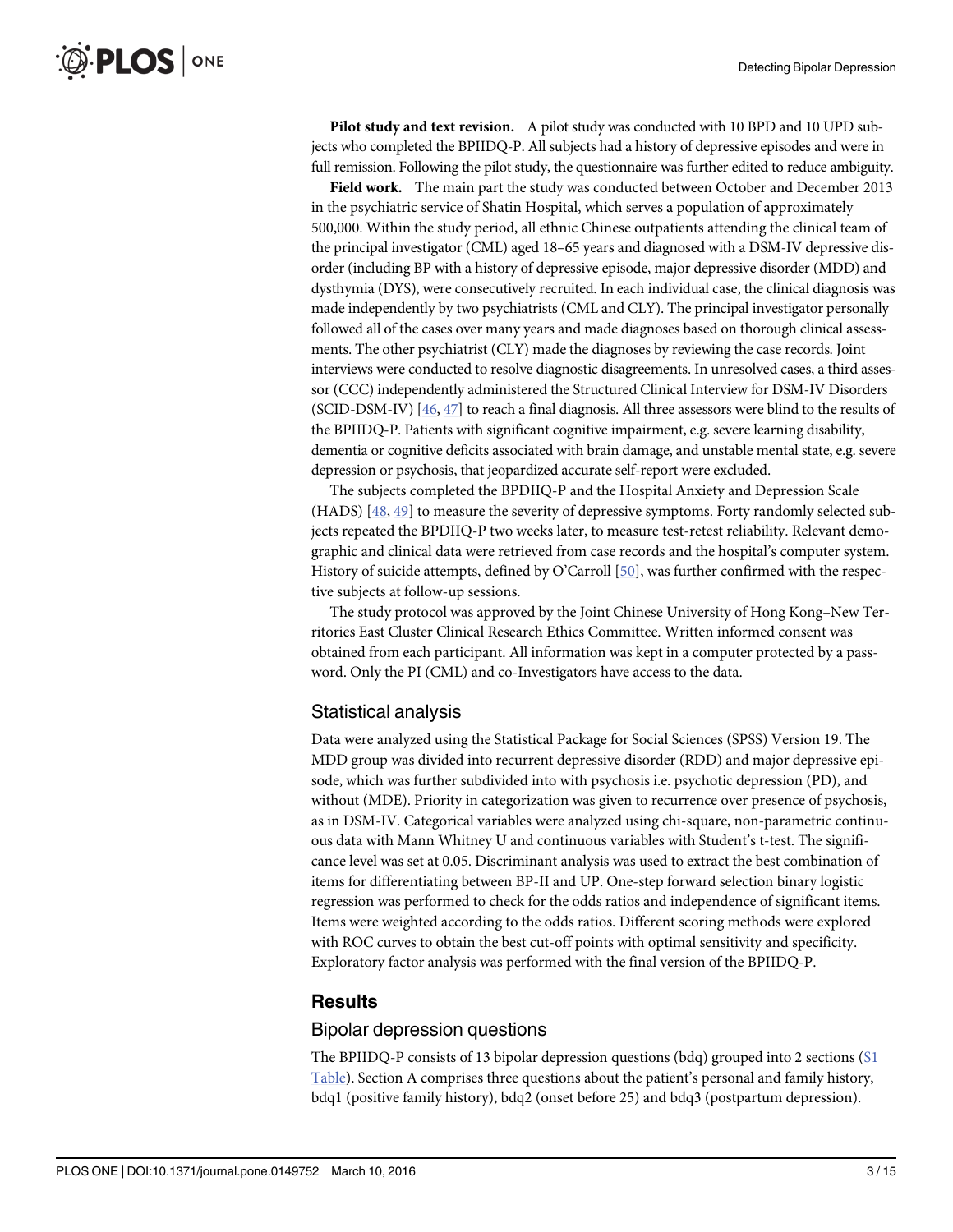<span id="page-6-0"></span>Section B comprises 10 questions about the course of the illness and symptoms, bdq4 (episodic course), bdq5 (endogeneity), bdq6 (fatigue), bdq7 (panic attacks), bdq8 (social phobia), bdq9 (emotional numbness), bdq10 (hypersomnia), bdq11 (sense of uselessness), bdq12 (agoraphobia) and bdq13 (obsessive ruminations).

# Demographic and clinical data

A total of 320 BP and UP subjects attended the clinic during the study period. Sixteen subjects were excluded for unstable mental state and 6 declined to participate. Thus, 298 subjects entered the study, giving a response rate of 93%. There was no significant difference in age and sex between the excluded and included patients. Initial diagnostic disagreement between the two psychiatrists occurred in 27 (9.1%) subjects. Following a joint interview, consensus was reached in 22 cases, leaving 5 for final decision by SCID-assisted interview. The demographic and clinical data are presented in Table 1.

# Discriminant analysis

The results of the discriminant analysis are shown in [Table 2](#page-7-0). To maximize the number of valid cases, bdq3 –referring to postpartum depression in women–was omitted from the analysis. Bdq1 (positive family history),  $bdq2$  (onset  $\lt 25$ ),  $bdq4$  (episodic course) and  $bdq10$ (hypersomnia) were significant independent predictors ( $p < .05$ ). Bdq7 (panic attacks), bdq8 (social phobia), bdq12 (agoraphobia) and bdq13 (obsessive ruminations) were positively correlated with the discriminant function, but failed to reach statistical significance. These four items helped to maximize the discrimination of BP-IID from UPD. Bdq5 (endogeneity), bdq6 (fatigue), bdq9 (emotional numbness) and bdq11 (sense of uselessness) were weakly or negatively correlated with the discriminant function of the scale.

|  |  |  | Table 1. Demographic and clinical data of the study sample. |
|--|--|--|-------------------------------------------------------------|
|--|--|--|-------------------------------------------------------------|

|                          | <b>BP-IID</b>   | <b>BP-ID</b>   | <b>UPD</b>      | <b>BP-IID vs UPD</b> | <b>BP-IID vs BP-ID</b> |
|--------------------------|-----------------|----------------|-----------------|----------------------|------------------------|
| Subjects                 | 70              | 42             | 186             |                      |                        |
| Psychiatric diagnosis    |                 |                |                 |                      |                        |
| <b>RDD</b>               |                 |                | 63 (33.9%)      |                      |                        |
| <b>MDE</b>               |                 |                | 62 (33.3%)      |                      |                        |
| <b>PD</b>                |                 |                | $17(9.1\%)$     |                      |                        |
| <b>DYS</b>               |                 |                | 44 (23.7%)      |                      |                        |
| M/F                      | 15/55           | 19/23          | 31/155          | <b>NS</b>            | P < .01                |
| Age                      | $47.0 \pm 11.2$ | $44.1 \pm 9.5$ | $46.8 \pm 10.5$ | <b>NS</b>            | <b>NS</b>              |
| Education (yr)           | $11.3 \pm 3.0$  | $12.2 \pm 3.4$ | $10.2 \pm 3.2$  | <b>NS</b>            | <b>NS</b>              |
| Duration of illness (yr) | $13.6 \pm 7.7$  | $17.6 \pm 9.2$ | $9.2 \pm 7.2$   | <b>NS</b>            | <b>NS</b>              |
| Suicide attempt          | 27.7%           | 25.6%          | 26.8%           | <b>NS</b>            | <b>NS</b>              |
| <b>HADS</b> score        | $8.3 \pm 5.5$   | $5.7 \pm 4.7$  | $10.0 \pm 4.6$  | $p = .05$            | <b>NS</b>              |

BP-ID = Bipolar I depression

BP-IID = Bipolar II depression

UPD = Unipolar depression

RDD = Recurrent depressive disorder

MDE = Major depressive episode

PD = Psychotic depression

DYS = Dysthymia

doi:10.1371/journal.pone.0149752.t001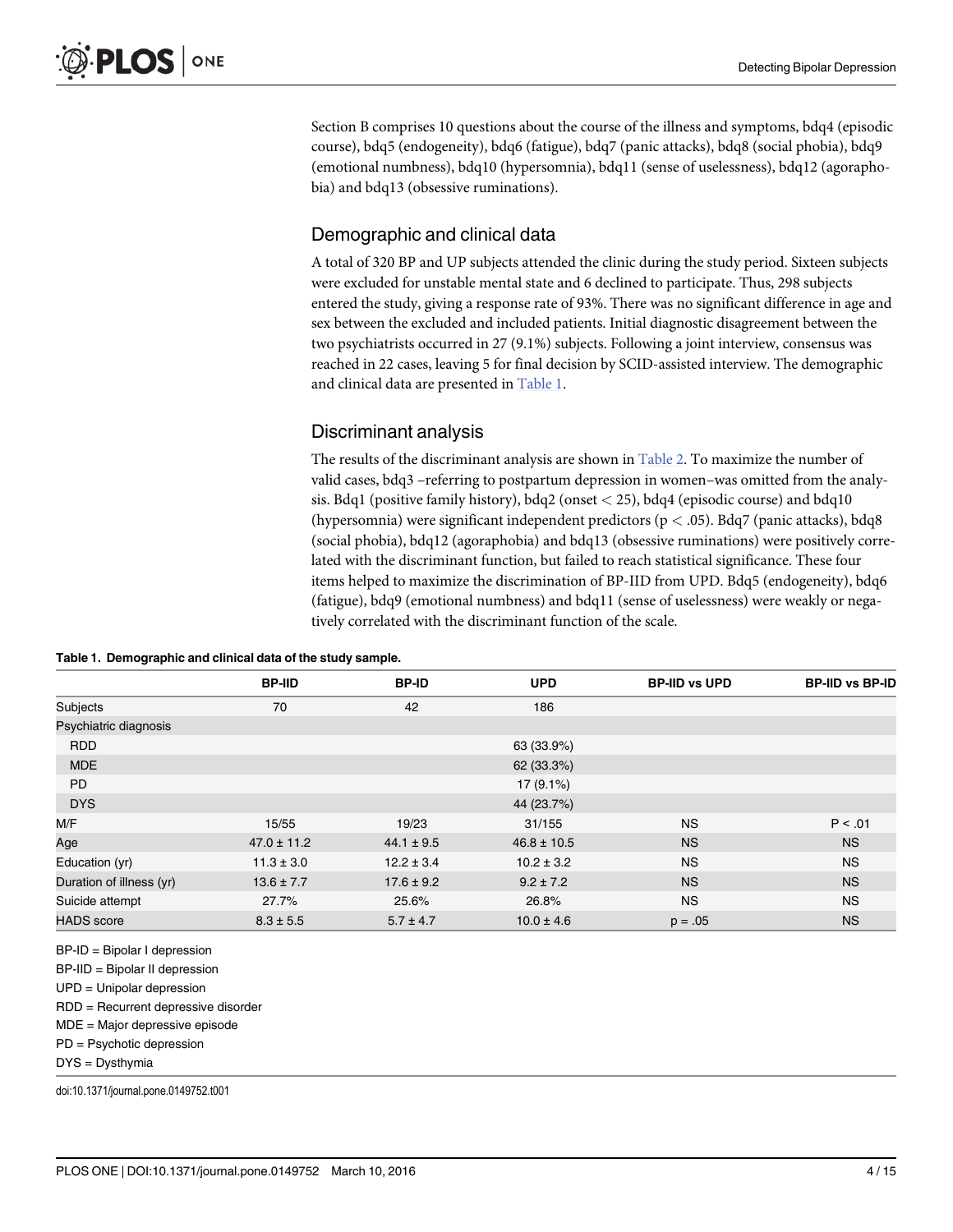#### <span id="page-7-0"></span>Logistic regression

The results of the chi-square tests used to test the bdq items that differentiated BP-IID from other depressive disorders and BP-I ( $p < .05$ ) are shown in [Table 3.](#page-8-0) Bdq items 1, 2, 4 and 10 individually discriminated BP-IID from UPD, with odds ratios of 3.47, 2.00, 2.09 and 2.36, respectively. In the logistic regression, only one item, bdq1 (positive family history), differentiated between the two groups of disorders ( $p < .000$ , Exp (B) 5.93, 95% Cl 2.44-14.37).

#### The 8-item Bipolar II Depression Questionnaire

Components and scoring methods, sensitivity and specificity. Based on the results of the discriminant analysis and chi-square test results, bdq items 1, 2, 4 and 10, together with bdq items 3 (postpartum depression), 7, 8, 12 and 13 (panic attacks, social phobia, agoraphobia and obsessive rumination, respectively) constituted the final BPIIDQ, with scoring of individual items weighted according to the odds ratios of the respective items. ROC curves were used to explore different combinations of items and weights for optimal sensitivity and specificity [\(Fig 1A and 1B\)](#page-8-0). The best scoring method was achieved by summing bdq1 x 3, bdq2 x 1, bdq4 x 2, bdq10 x 2, bdq7 x 1, bdq8 x 1 and bdq12 x 1 (7 items), which gave an optimal sensitivity of 0.75 (95%CI 0.62–0.85) and specificity of 0.63 (95%CI 0.55–0.70) ( $AUC = 0.72$ ), with a cut-off point of 7/8 for the whole sample ([Fig 2A](#page-9-0)). The same scoring method including bdq3 x 1 (8) items) gave an optimal sensitivity of 0.77 (95%CI 0.57–0.89) and specificity of 0.72 (95%CI  $0.62-0.80$ ) (AUC = 0.72), with a cut-off point of 8/9 for females with a history of childbirth [\(Fig 2B\)](#page-9-0). The 8-item BPIIDQ (BPIIDQ-8) and its scoring method are shown in [S2 Table](#page-13-0).

Internal consistency and test-retest reliability. Cronbach's alpha for the BPIIDQ-8 was 0.60. The mean test-retest reliability coefficient was 0.66 at 2 weeks, with individual values of  $bdq1 = .85, bdq2 = .55, bdq3 = .82, bdq4 = .39, bdq7 = .76, bdq8 = .46, bdq10 = .90$  and bdq12 = .61. The item probing the recurrent nature of BP-II, bdq4, had the lowest score.

Item combinations with best specificity. Disregarding sensitivity, the different combinations of bdq items that yielded the best specificity are listed in [Table 4.](#page-9-0) The four bdq items 1, 2,

|                                | <b>Standardized function coefficients</b> | Correlations between variables and discriminant function |
|--------------------------------|-------------------------------------------|----------------------------------------------------------|
| bdq1 (positive family history) | $.567*$                                   | .621                                                     |
| bdq2 (onset <25)               | $.324*$                                   | .409                                                     |
| bdq4 (episodic course)         | $.514*$                                   | .396                                                     |
| bdq5 (endogenicity)            |                                           |                                                          |
| bdq6 (fatigue)                 |                                           |                                                          |
| bdq7 (panic attacks)           | .143                                      | .181                                                     |
| bdq8 (social phobia)           | .008                                      | .199                                                     |
| bdq9 (emotional numbness)      |                                           |                                                          |
| bdg10 (hypersomnia)            | $.408*$                                   | .358                                                     |
| bdg11 (sense of uselessness)   |                                           |                                                          |
| bdq12 (agoraphobia)            | .173                                      | .264                                                     |
| bdq13 (obsessive rumination)   | .175                                      | .132                                                     |
| Negative values were omitted   |                                           |                                                          |
| *significant predictor         |                                           |                                                          |
| BP-IID = Bipolar II depression |                                           |                                                          |
| $UPD = Unipolar depression$    |                                           |                                                          |

[Table 2.](#page-6-0) Discriminant analysis for differentiating BP-IID from UPD.

doi:10.1371/journal.pone.0149752.t002

bdq = Bipolar depression question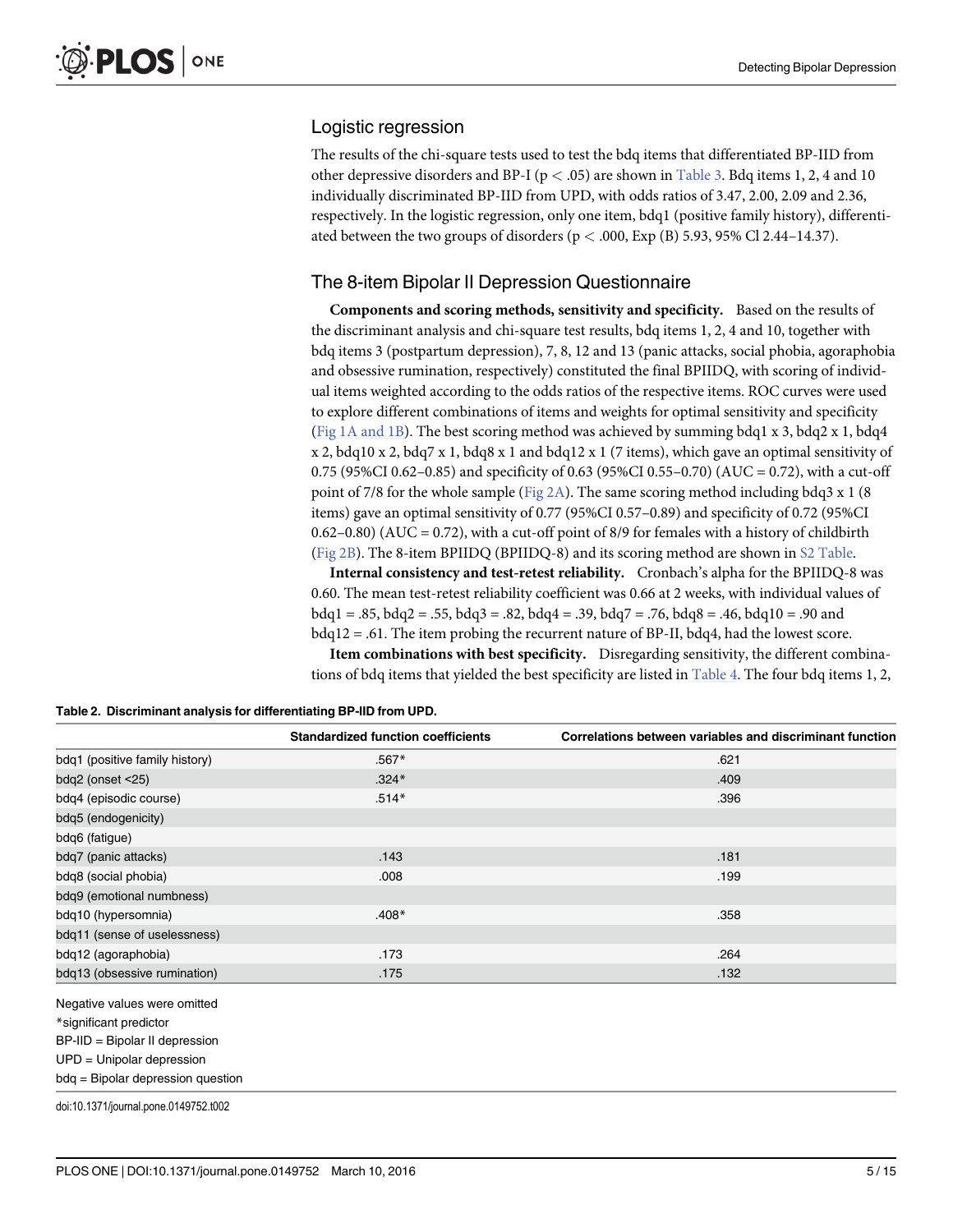#### <span id="page-8-0"></span>[Table 3.](#page-7-0) Items of the BPIIDQ-8 differentiating BP-II from UPD and its subgroups.

|          |            | bdg item         |
|----------|------------|------------------|
| BP-II vs | UP         | 1, 2, 4, 10      |
|          | <b>RDD</b> | 8, 10#           |
|          | <b>MDE</b> | 1, 2, 4, 10, 12# |
|          | <b>PD</b>  | 1, 2, 4          |
|          | <b>DYS</b> | $1, 2, 7$ #, 10  |

chi square,  $p < .05$ ; # $p = .06$ 

BP-IID = Bipolar II depression

UPD = Unipolar depression

RDD = Recurrent depressive disorder

MDE = Major depressive episode

PD = Psychotic depression

DYS = Dysthymia

bdq = bipolar depression question

 $bdq1 = "positive family history" bdq7 = "panic attacks"$ 

 $bdq2 = "onset < 25" bdq8 = "social phobia"$ 

bdq3 = "postpartum depression" bdq10 = "hypersomnia"

bdq4 = "episodic course" bdq12 = "agoraphobia"

doi:10.1371/journal.pone.0149752.t003



**ROC Curve** 



bdq7 = "panicky feelings" bdq1 = "family history positive" bdq8 = "social phobia"  $bdq2 = "onset <25"$ bdq3 ="postpartum depression"  $bdq10 = "hypersonnia"$ bdq4 = "episodic course"  $bdq12 = "agoraphobia"$ 



doi:10.1371/journal.pone.0149752.g001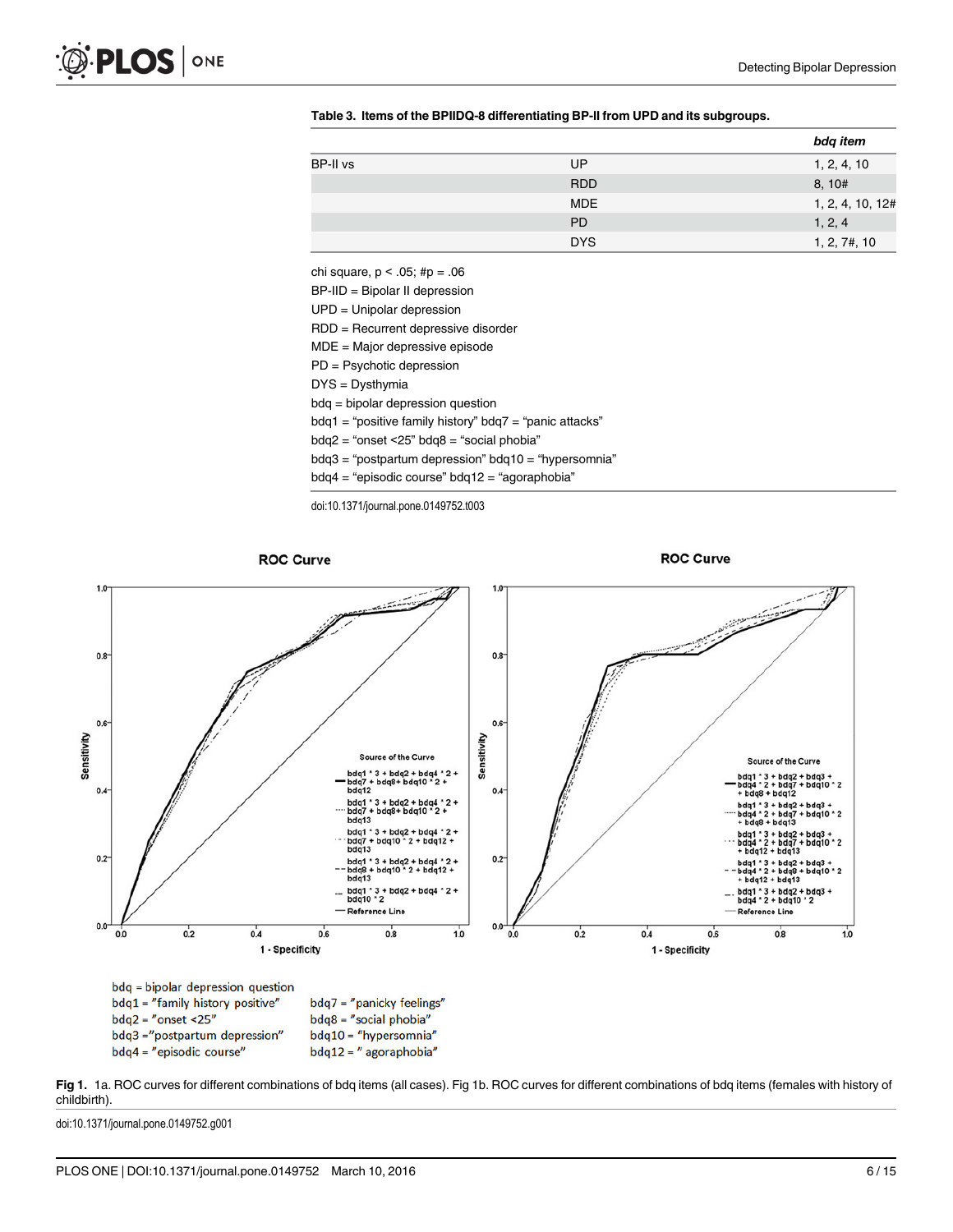<span id="page-9-0"></span>



**BPIIDQ = Bipolar II Depression Questionnaire** 



doi:10.1371/journal.pone.0149752.g002

4 and 10 yielded a specificity of 0.90 in differentiating BP-IID from UPD, while the best specificity obtained with the minimum number of items was 0.92, with bdq1, 2, 4, 10 and 3 (postpartum depression as an addition).

Factor analysis. Factor analysis of the BPIIDQ-8 with Varimax rotation yielded three fac-tors with Eigenvalues above one, accounting for 56.0% of the variance [\(Fig 3](#page-10-0) and [Table 5](#page-10-0)).

|                |                             | Specificity with items scoring positive<br><b>BP-IID against UPD</b> |  |  |
|----------------|-----------------------------|----------------------------------------------------------------------|--|--|
| No. of items   | <b>Best bdg combination</b> |                                                                      |  |  |
| $\overline{1}$ |                             | 0.63                                                                 |  |  |
| $\overline{2}$ | 1, 2                        | 0.82                                                                 |  |  |
| 3              | 1, 2, 10                    | 0.87                                                                 |  |  |
| 4              | 1, 2, 10, 4                 | 0.90                                                                 |  |  |
| 5              | 1, 2, 10, 4, 3              | 0.92                                                                 |  |  |
| 6              | 1, 2, 10, 4, 3, 7           | 0.92                                                                 |  |  |
| 7              | 1, 2, 10, 4, 3, 7, 8        | 0.92                                                                 |  |  |

|  |  |  | Table 4. Bipolar depression question item combinations yielding best specificity. |  |  |  |  |  |
|--|--|--|-----------------------------------------------------------------------------------|--|--|--|--|--|
|--|--|--|-----------------------------------------------------------------------------------|--|--|--|--|--|

bdq = bipolar depression question

bdq1 = "positive family history"

 $bdq2 = "onset < 25"$ 

bdq3 = "postpartum depression"

bdq4 = "episodic course"

bdq7 = "panic attacks"

bdq8 = "social phobia"

bdq10 = "hypersomnia"

doi:10.1371/journal.pone.0149752.t004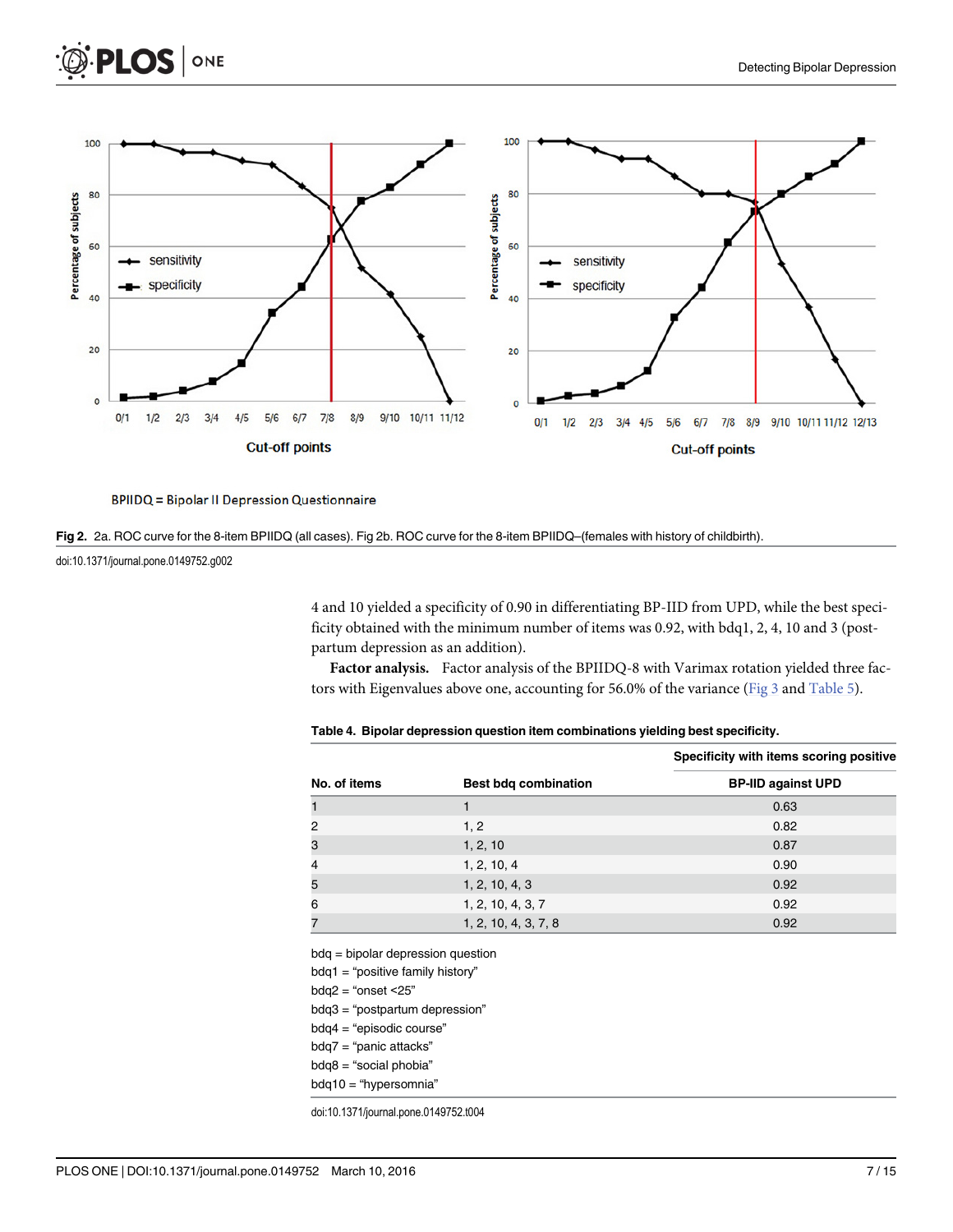<span id="page-10-0"></span>





BPIIDQ-8=8-item Bipolar II Depression Questionnaire

#### [Fig 3. S](#page-9-0)cree plot for BPIIDQ-8.

doi:10.1371/journal.pone.0149752.g003

### **Discussion**

To the best of our knowledge, this study was the first to develop a self-report questionnaire to screen for BP-IID. Investigations that do not distinguish between BP-I and II often yield confusing results. A clinically significant conversion rate from UPD to BP and from BP-II to BP-I

#### [Table 5.](#page-9-0) Rotated component matrix of BPIIDQ-8.

|       |                                                         | Component    |      |
|-------|---------------------------------------------------------|--------------|------|
|       | 1                                                       | $\mathbf{2}$ | 3    |
| bdg1  |                                                         | .430         |      |
| bdq2  |                                                         | .683         |      |
| bdq3  |                                                         | .785         |      |
| bdq4  |                                                         |              | .911 |
| bdq7  | .546                                                    |              |      |
| 8pbd  | .806                                                    |              |      |
| bdq10 | .659                                                    |              |      |
| Bdq12 | .741                                                    |              |      |
|       | BPIIDQ-8 = 8-item Bipolar II Depression Questionnaire   |              |      |
|       | bdq1 = "positive family history" bdq7 = "panic attacks" |              |      |
|       | $bdq2 = 'onset < 25' bdq8 = 'social phobia'$            |              |      |
|       | $bdq3 = 'postpartum depression' bdq10 = 'hypersomnia'$  |              |      |
|       | bdq4 = "episodic course" bdq12 = "agoraphobia"          |              |      |

doi:10.1371/journal.pone.0149752.t005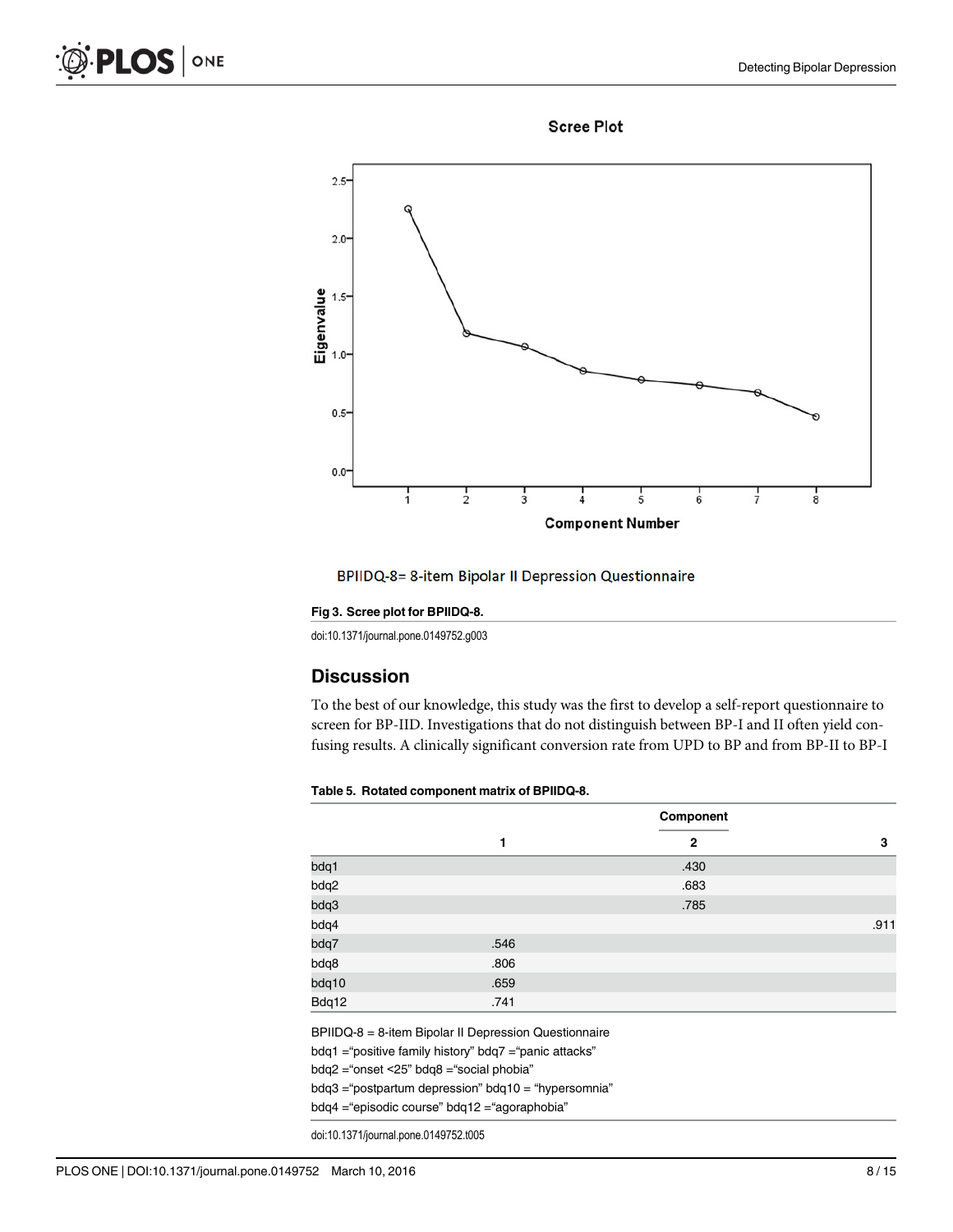<span id="page-11-0"></span>[\[22](#page-14-0), [51](#page-16-0)–[53\]](#page-16-0) adds to the confusion. Among the major subtypes, BP-II most easily escapes detection because it cannot be fully confirmed without a definite hypomanic swing that may only emerge over time. The fact that hypomanic episodes in depressed patients are not always correctly identified by clinicians is another reason. In view of the high rate of misdiagnosis and high prevalence of BP-II in the community, this study aimed to construct a simple self-report tool with a reasonable degree of reliability and validity to screen for patients at high risk of developing BP-IID in outpatient settings, including primary care.

Much difficulty was encountered in designing the first four items of the BPIIDQ-P when building the primary test. Item 1 probes for a family history of mood or BP disorder. It was phrased as 'having a first-degree relative who received psychiatric treatment or died of suicide'. Alternative phrasing, such as a family history of mental illness or mood disorder, was considered too ill-defined, whereas bipolar disorder or mania were considered too specific, particularly in cultures where mental illness is associated with a strong social stigma. Furthermore, misdiagnosis of bipolar disorder as schizophrenia is not uncommon [\[54\]](#page-16-0). The chosen phrasing was considered the best compromise with regards to emphasizing familial clustering of mental disorders and suicide in BP-II [[41](#page-15-0)]. Item 2 probes for the age at onset. Most studies put the mean age of onset of BP-II at 20 to 25  $[1, 55]$  $[1, 55]$  $[1, 55]$ . The higher end of the range, 25 years, was chosen to increase the sensitivity and minimize contamination by adolescent turmoil. This cut-off for age at onset is also in line with what has been proposed to differentiate between BP and UPD [\[27](#page-15-0), [56\]](#page-16-0). Item 3 probes for postpartum depression with the simple statement, "You suffered from postpartum depression". The severity of the condition is deliberately not qualified, so as to enhance the sensitivity of the question and allow subjects to make their own interpretation. As postpartum mood disorders could be easily missed as postpartum blues [\[57](#page-16-0)], respondents' subjective experience could be a more sensitive guide than a history of medical consultation. Item 4 probes for the episodic nature of BP-II, which most respondents found difficult to recognize, either because they did not have the experience, or because long-lasting low grade fluctuations have become part of their lives. Their uncertainty is reflected in the low test-retest reliability of the response.

Items probing family history, onset before age 25, episodic course and hypersomnia differentiated BP-IID from UPD with  $p < 0.05$ . These differentiating factors are well documented [\[35](#page-15-0), [39\]](#page-15-0) and form the "core" items of the BPIIDQ. Family history of psychiatric treatment or suicide was the only independent predicting or differentiating factor and was identified as the "essential" item. The other items, postpartum depression, panic attacks, social phobia and agoraphobia, that did not distinguish BP-IID from UPD, were designated as 'accessory' items. As the constitution of UPD subgroups varies from sample to sample, these "accessory" items were retained in the final version of the questionnaire as guided by the discriminant analysis. They proved to be useful in making the questionnaire more sensitive and specific ( $Fig 1A$  and 1B).

BP-IID was similar to recurrent UPD in terms of family history and age at onset, in addition to the recurrent or episodic course. This highlights the unique status of recurrent UPD in relation to BP-II, with its bipolar "flavour" and its difference from other forms of UPD [\[41,](#page-15-0) [58\]](#page-16-0). Although BP-II and BP-I are both classified as BP, the former has been associated with a stronger family history and higher incidence of postpartum depression  $[21, 59, 60]$  $[21, 59, 60]$  $[21, 59, 60]$  $[21, 59, 60]$  $[21, 59, 60]$ .

In agreement with some  $[38]$  but not most  $[31, 39]$  $[31, 39]$  $[31, 39]$  findings, no difference was found in the incidence of suicide attempts between BPD and UPD, or between BP-I and BP-II. In addition to sampling and cultural differences across studies, varying definitions of suicide attempts and different ways of collecting information may explain the conflicting results. These findings and considerations justify omitting suicide attempts as a discriminating feature between BP-IID and UPD.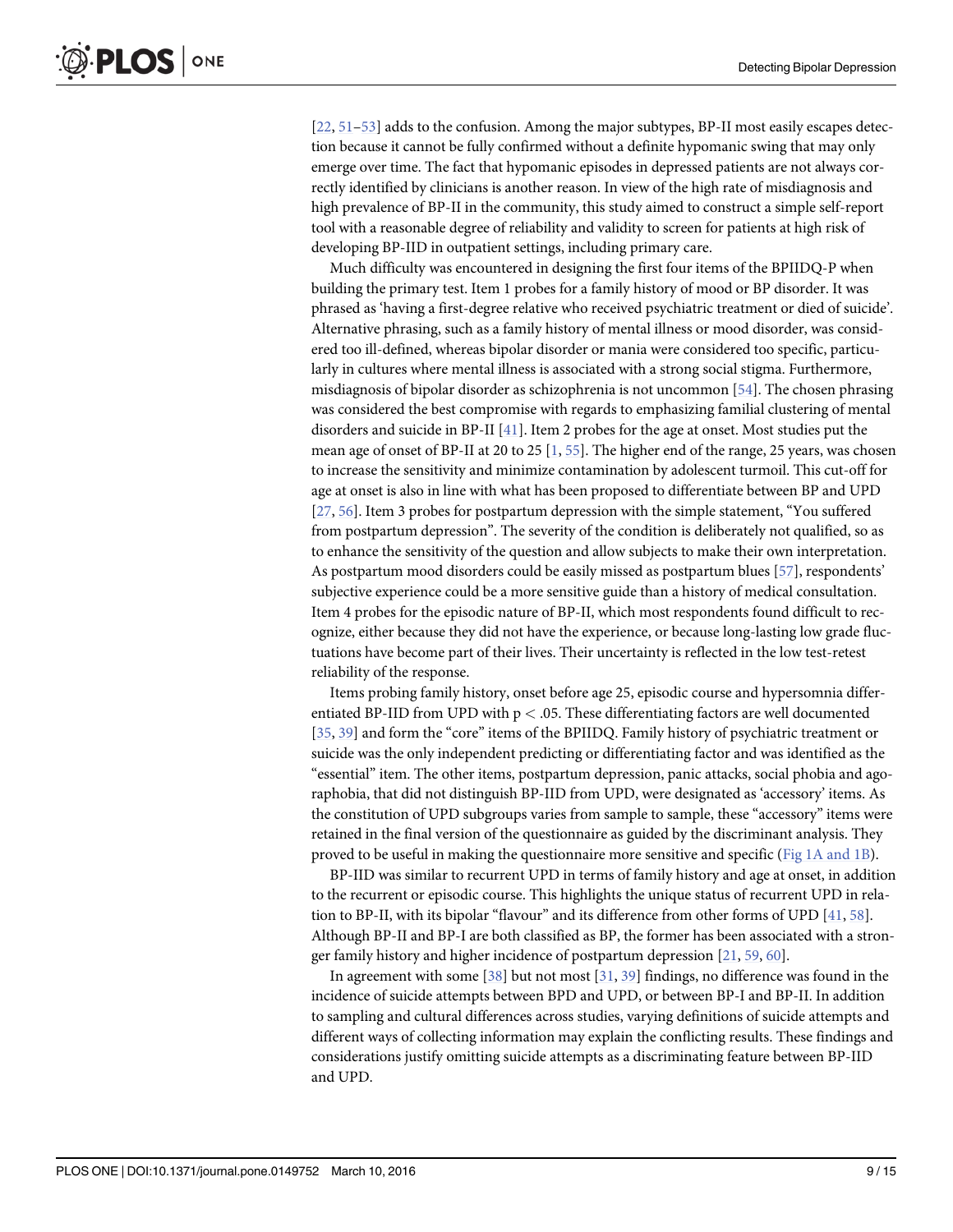<span id="page-12-0"></span>After repeated trials, the BPIIDQ-8, with appropriate weighting factors and adjustment, gave an optimal sensitivity of 77% and specificity of 72% at the cut-off point of 8/9 for females with a history of childbirth. With the postpartum item taken out, the questionnaire yielded a sensitivity of 75% and specificity of 63% at the cut-off point of 7/8 for the whole sample. The psychometric properties of the BPIIDQ-8 are considered satisfactory as a screening tool for specific psychiatric diagnoses [[61](#page-16-0)], thus its external validity is established.

Subgroups such as females without a history of childbirth and males were not treated separately. The former presented with a less satisfactory ROC curve, probably due to their younger age and shorter duration of illness, while the latter comprised a small sample size. With bdq1 (family history) or bdq1 and bdq2 (family history, and onset before 25), the specificity was 66% and 83%, respectively, making it a very simple and easy way to assess the probability of a BP-IID in primary care. If all of the core items, bdqs 1, 2, 4 and 10, score positive, the specificity reaches 89%. The mnemonic 'FARS' standing for Family history, Age at onset, Recurrent course and Sleeping too much, could be an easy way to remember.

Apart from satisfactory sensitivity and specificity, BPIIDQ-8 has excellent construct validity, with factor analysis showing three factors with Eigenvalues above one. The first is the "symptom" factor as it contains the classic symptoms of BP-IID including anxiety, hypersomnia and social and agoraphobia. The second is the "biological" factor as it contains items on genetic loading, age at onset and postpartum presentation, thus signifying the possible biological nature of BP-IID. The third factor contains only one item, the "course" factor, which describes the cyclical or episodic nature of BP-II. This agrees well with the theoretical construct as originally conceived.

#### Limitations of the study

This study has a number of limitations, the intrinsic one being related to the self-report nature of the BPIIDQ. Further, patients with a history of suicide attempts were excluded because of the low validity of self-report measures [\[44\]](#page-16-0). Because suicide attempts are fundamental indicators of BP, strict definitions of suicide attempts should be used in future studies. Recall bias could have been aggravated by current mood disturbances  $[62, 63]$  $[62, 63]$  $[62, 63]$ , although care was exercised to exclude respondents with significant depressive symptoms. Past experiences such as age at onset and the episodic course of the illness may have been inconsistently reported, as evidenced by their relatively low test-retest reliability.

Another limitation inherent in any study of BP arises from the spectrum nature of BP. UPD is also heterogeneous. The label of UPD is provisional and revised to BP when a history of hypomania is revealed or a hypomanic episode newly emerges. This makes the boundary between BP and UPD indistinct at the clinical level, a fact that undermines the very goal of this study, although great efforts were made to ensure the accuracy of the diagnoses by long-term follow-up and using multiple independent assessors.

The relatively small sample size of only 70 BP-II subjects represents another major drawback, as larger samples would have been needed to clarify the significance of minor differences. This is especially true with the diagnostic value of postpartum depression, as Hong Kong has one of the lowest fertility rates in the world and local women conceive late [[64](#page-17-0)]. A further limitation was that the sample did not include subjects with the diagnostic category of Depression NOS or mixed depression. Mixed depression, defined as depression with symptoms of excitement, is common in both BP and UPD, and is usually associated with antidepressant treatment [\[65](#page-17-0)]. For logistical reasons data on the history of and current psychotropic drug treatment were not recorded. The sample was significantly sex-biased, comprising predominantly females. Female predominance in mood disorders is universal but such a high ratio in BP-II is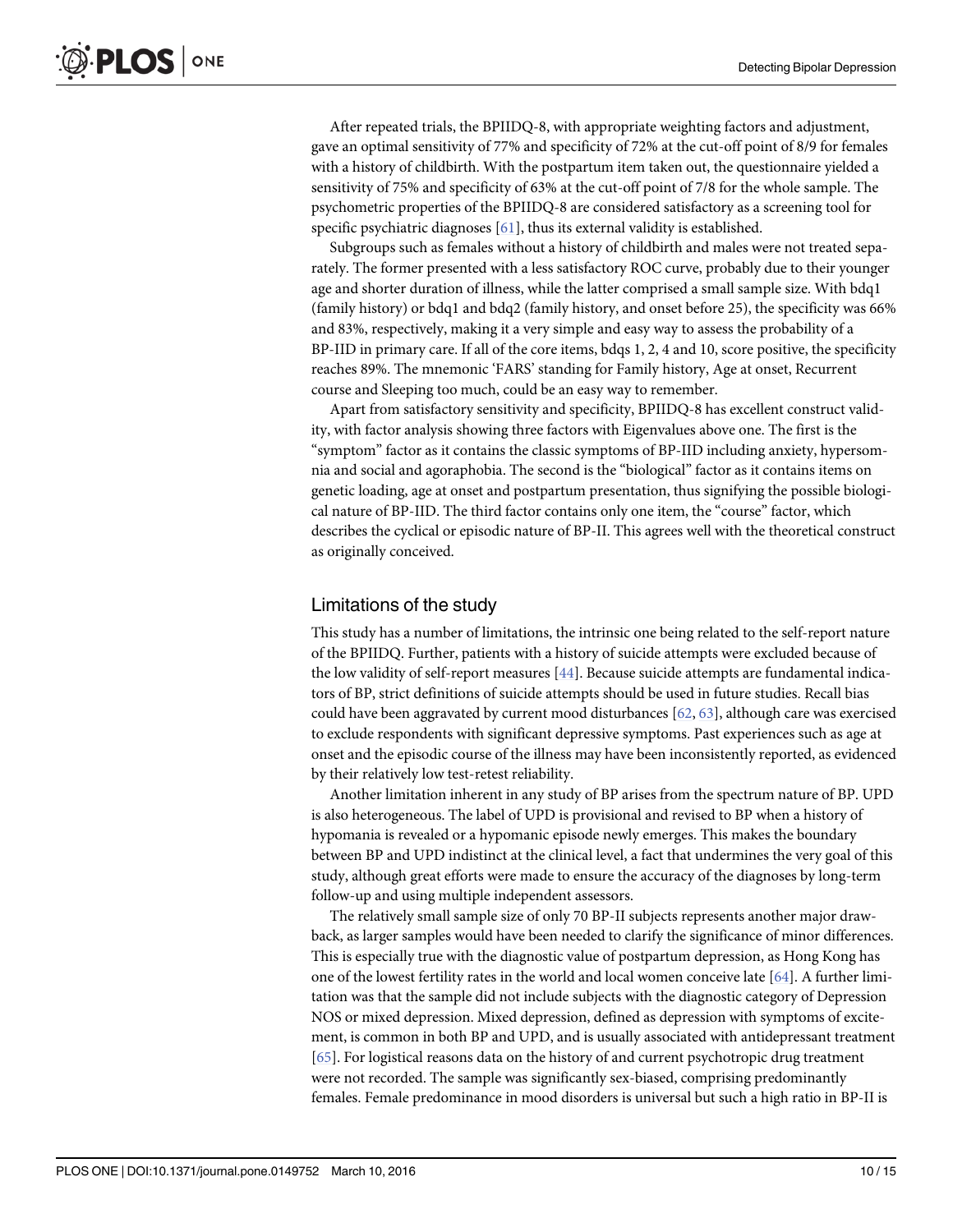<span id="page-13-0"></span>unexpected [\[66](#page-17-0)–[68](#page-17-0)]. Under-diagnosis in males and their reluctance to seek help to save face in a paternalistic Chinese society may explain the phenomenon. Finally, the study was conducted at a specialist centre, thus the results may not be generalizable to other settings. The threshold or cut-off points on the scale will need further investigation if used in different cultures.

# Strength of the questionnaire

The inclusion of items was guided by a literature review and adjusted on the basis of statistical analyses. The BPIIDQ-8 is a self-report, single sheet, paper and pencil test that can be completed in 1–2 minutes. Its validation in different types of mood disorder was explored both cross-sectionally and longitudinally against best estimate lifetime diagnoses made by two experienced psychiatrists. Subjects with doubtful diagnoses were independently scrutinized by another psychiatrist using the SCID  $[9]$ . The cut-off points were based on optimal sensitivity and specificity assessed by ROC curves [\[27\]](#page-15-0).

# **Conclusions**

BP-II is a distinct subgroup of the mood disorder spectrum that poses a diagnostic challenge in both psychiatric and primary care settings. The BPIIQQ-8 is a simple instrument that is able to differentiate BP-IID from UPD with satisfactory sensitivity and specificity. It has good potential as a screening tool for BP-IID in psychiatric outpatient clinics and even in primary care. Although not diagnostic in its own right, a positive result is an indication of the need for more thorough evaluation of BPD.

# Supporting Information

[S1 Table](http://www.plosone.org/article/fetchSingleRepresentation.action?uri=info:doi/10.1371/journal.pone.0149752.s001). Bipolar II Depression Questionnaire—prototype (BPIIDQ-P). (DOC)

[S2 Table](http://www.plosone.org/article/fetchSingleRepresentation.action?uri=info:doi/10.1371/journal.pone.0149752.s002). Bipolar II Depression Questionnaire-8 item (BPIIDQ-8). (DOC)

# Acknowledgments

We would like to thank all of the subjects who completed the questionnaire and Mr Tony Leung for providing statistical advice.

# Author Contributions

Conceived and designed the experiments: CML YTX. Performed the experiments: CML CLY CCC. Analyzed the data: CML. Contributed reagents/materials/analysis tools: CML CLY CCC. Wrote the paper: CML CTYY ADPM YTX MLYF GSU.

## **References**

- [1.](#page-3-0) Merikangas KR, Akiskal HS, Angst J, Greenberg PE, Hirschfeld RM, Petukhova M, et al. Lifetime and 12-month prevalence of bipolar spectrum disorder in the National Comorbidity Survey replication. Arch Gen Psychiatry. 2007; 64(5):543–52. Epub 2007/05/09. doi: [10.1001/archpsyc.64.5.543](http://dx.doi.org/10.1001/archpsyc.64.5.543) PMID: [17485606](http://www.ncbi.nlm.nih.gov/pubmed/17485606); PubMed Central PMCID: PMC1931566.
- [2.](#page-3-0) Merikangas KR, Jin R, He JP, Kessler RC, Lee S, Sampson NA, et al. Prevalence and correlates of bipolar spectrum disorder in the world mental health survey initiative. Arch Gen Psychiatry. 2011; 68 (3):241–51. doi: [10.1001/archgenpsychiatry.2011.12](http://dx.doi.org/10.1001/archgenpsychiatry.2011.12) PMID: [21383262;](http://www.ncbi.nlm.nih.gov/pubmed/21383262) PubMed Central PMCID: PMC3486639.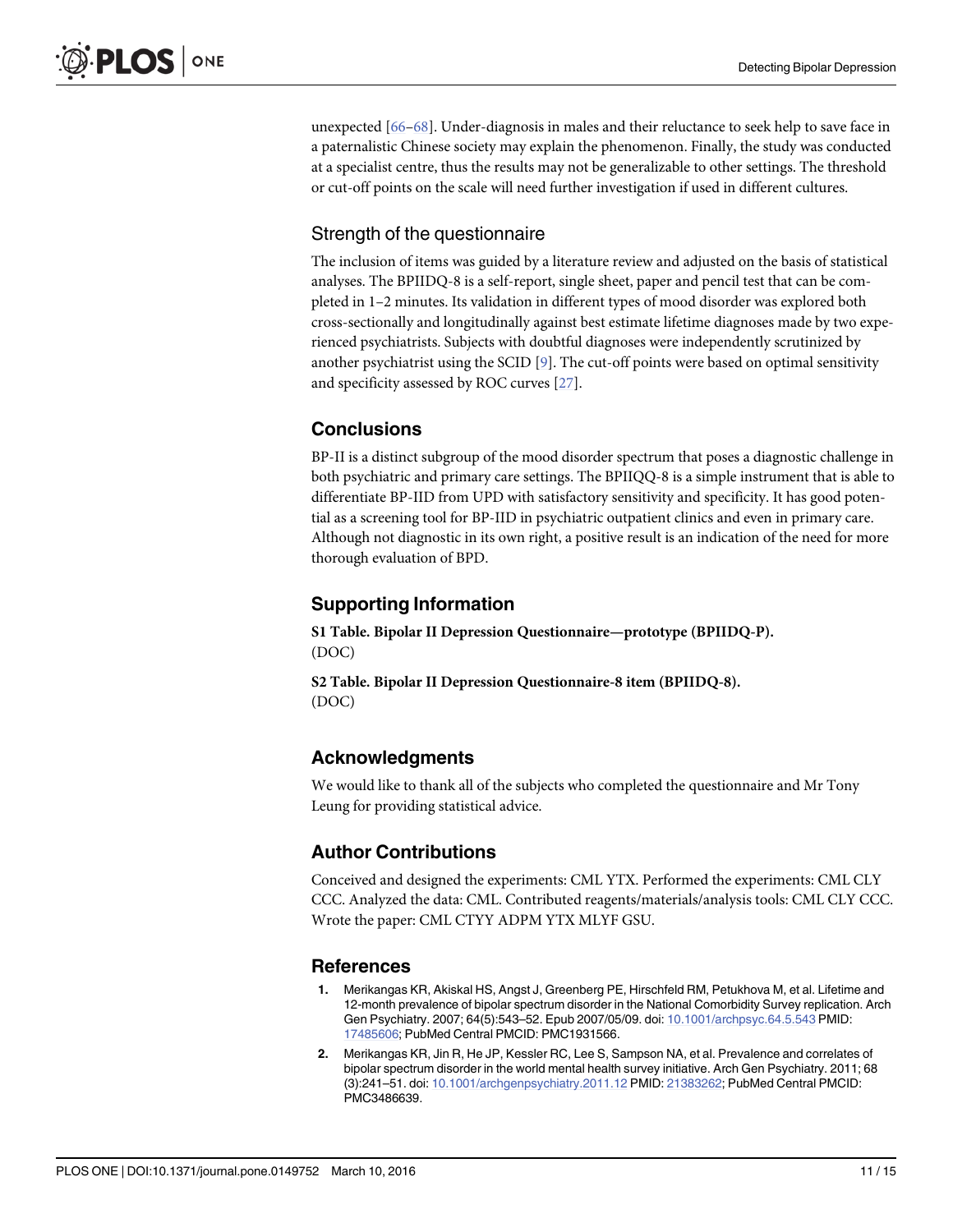- <span id="page-14-0"></span>[3.](#page-3-0) Das C, Mendez G, Jagasia S, Labbate LA. Second-generation antipsychotic use in schizophrenia and associated weight gain: a critical review and meta-analysis of behavioral and pharmacologic treatments. Ann Clin Psychiatry. 2012; 24(3):225–39. Epub 2012/08/04. PMID: [22860242](http://www.ncbi.nlm.nih.gov/pubmed/22860242).
- [4.](#page-3-0) Rouillon F, Gasquet I, Garay RP, Lancrenon S. Screening for bipolar disorder in patients consulting general practitioners in France. J Affect Disord. 2011; 130(3):492–5. doi: [10.1016/j.jad.2010.10.037](http://dx.doi.org/10.1016/j.jad.2010.10.037) PMID: [21109306.](http://www.ncbi.nlm.nih.gov/pubmed/21109306)
- [5.](#page-4-0) Birnbaum HG, Shi L, Dial E, Oster EF, Greenberg PE, Mallett DA. Economic consequences of not recognizing bipolar disorder patients: a cross-sectional descriptive analysis. J Clin Psychiatry. 2003; 64 (10):1201–9. PMID: [14658969](http://www.ncbi.nlm.nih.gov/pubmed/14658969).
- McCombs JS, Ahn J, Tencer T, Shi LZ. The impact of unrecognized bipolar disorders among patients treated for depression with antidepressants in the fee-for-services California Medicaid (Medi-Cal) program: A 6-year retrospective analysis. J Affect Disord. 2007; 97(1–3):171–9. PMID: [WOS:000243734600020](http://www.ncbi.nlm.nih.gov/pubmed/WOS:000243734600020).
- [7.](#page-4-0) Dilsaver SC. An estimate of the minimum economic burden of bipolar I and II disorders in the United States: 2009. J Affect Disord. 2011; 129(1–3):79–83. doi: [10.1016/j.jad.2010.08.030](http://dx.doi.org/10.1016/j.jad.2010.08.030) PMID: [20888048.](http://www.ncbi.nlm.nih.gov/pubmed/20888048)
- [8.](#page-4-0) Rosa AR, Reinares M, Michalak EE, Bonnin CM, Sole B, Franco C, et al. Functional impairment and disability across mood states in bipolar disorder. Value Health. 2010; 13(8):984–8. Epub 2010/07/30. doi: [10.1111/j.1524-4733.2010.00768.x](http://dx.doi.org/10.1111/j.1524-4733.2010.00768.x) PMID: [20667057.](http://www.ncbi.nlm.nih.gov/pubmed/20667057)
- [9.](#page-4-0) Hirschfeld RM, Williams JB, Spitzer RL, Calabrese JR, Flynn L, Keck PE Jr., et al. Development and validation of a screening instrument for bipolar spectrum disorder: the Mood Disorder Questionnaire. AJ Psychiatry. 2000; 157(11):1873–5. Epub 2000/11/04. PMID: [11058490](http://www.ncbi.nlm.nih.gov/pubmed/11058490).
- 10. Perlis RH. Misdiagnosis of bipolar disorder. Am J Manag Care. 2005; 11(9):S271–S4. PMID: [WOS:000233082200002](http://www.ncbi.nlm.nih.gov/pubmed/WOS:000233082200002).
- 11. Gunderson JG, Weinberg I, Daversa MT, Kueppenbender KD, Zanarini MC, Shea MT, et al. Descriptive and longitudinal observations on the relationship of borderline personality disorder and bipolar disorder. AJ Psychiatry. 2006; 163(7):1173–8. PMID: [WOS:000238712000013](http://www.ncbi.nlm.nih.gov/pubmed/WOS:000238712000013).
- [12.](#page-4-0) Rastelli CPB, Cheng Y, Weingarden J, Frank E, Swartz HA. Differences between unipolar depression and bipolar II depression in women. J Affect Disord. 2013; 150(3):1120–4. PMID: [WOS:000324038000058](http://www.ncbi.nlm.nih.gov/pubmed/WOS:000324038000058). doi: [10.1016/j.jad.2013.05.003](http://dx.doi.org/10.1016/j.jad.2013.05.003)
- [13.](#page-4-0) Ghaemi N, Sachs GS, Goodwin FK. What is to be done? Controversies in the diagnosis and treatment of manic-depressive illness. The world journal of biological psychiatry: the official journal of the World Federation of Societies of Biological Psychiatry. 2000; 1(2):65–74. PMID: [12607202.](http://www.ncbi.nlm.nih.gov/pubmed/12607202)
- 14. Awad AG, Rajagopalan K, Bolge SC, McDonnell DD. Quality of life among bipolar disorder patients misdiagnosed with major depressive disorder. Primary care companion to the Journal of clinical psychiatry. 2007; 9(3):195–202. PMID: [17632652](http://www.ncbi.nlm.nih.gov/pubmed/17632652); PubMed Central PMCID: PMCPMC1911165.
- 15. Bowden CL. Diagnosis, treatment, and recovery maintenance in bipolar depression. J Clin Psychiatry. 2010; 71(1):e01. doi: [10.4088/JCP.8125cc5c](http://dx.doi.org/10.4088/JCP.8125cc5c) PMID: [20128999](http://www.ncbi.nlm.nih.gov/pubmed/20128999).
- [16.](#page-4-0) Correa R, Akiskal H, Gilmer W, Nierenberg AA, Trivedi M, Zisook S. Is unrecognized bipolar disorder a frequent contributor to apparent treatment resistant depression? J Affect Disord. 2010; 127(1–3):10–8. PMID: [WOS:000285123600002.](http://www.ncbi.nlm.nih.gov/pubmed/WOS:000285123600002) doi: [10.1016/j.jad.2010.06.036](http://dx.doi.org/10.1016/j.jad.2010.06.036)
- [17.](#page-4-0) Benazzi F. Bipolar disorder—focus on bipolar II disorder and mixed depression. Lancet. 2007; 369 (9565):935–45. Epub 2007/03/21. doi: [10.1016/S0140-6736\(07\)60453-X](http://dx.doi.org/10.1016/S0140-6736(07)60453-X) PMID: [17368155.](http://www.ncbi.nlm.nih.gov/pubmed/17368155)
- [18.](#page-4-0) Nurnberger JI, Koller DL, Jung J, Edenberg HJ, Foroud T, Guella I, et al. Identification of Pathways for Bipolar Disorder A Meta-analysis. JAMA psychiatry. 2014; 71(6):657–64. PMID: [WOS:000336915600010](http://www.ncbi.nlm.nih.gov/pubmed/WOS:000336915600010). doi: [10.1001/jamapsychiatry.2014.176](http://dx.doi.org/10.1001/jamapsychiatry.2014.176)
- [19.](#page-4-0) Grotegerd D, Suslow T, Bauer J, Ohrmann P, Arolt V, Stuhrmann A, et al. Discriminating unipolar and bipolar depression by means of fMRI and pattern classification: a pilot study. Eur Arch Psychiatry Clin Neurosci. 2013; 263(2):119–31. PMID: [WOS:000315574100005.](http://www.ncbi.nlm.nih.gov/pubmed/WOS:000315574100005) doi: [10.1007/s00406-012-0329-4](http://dx.doi.org/10.1007/s00406-012-0329-4)
- 20. de Almeida JRC, Phillips ML. Distinguishing between Unipolar Depression and Bipolar Depression: Current and Future Clinical and Neuroimaging Perspectives. Biol Psychiatry. 2013; 73(2):111–8. doi: [10.1016/j.biopsych.2012.06.010](http://dx.doi.org/10.1016/j.biopsych.2012.06.010) PMID: [WOS:000312266800007.](http://www.ncbi.nlm.nih.gov/pubmed/WOS:000312266800007)
- [21.](#page-4-0) Merikangas KR, Cui L, Heaton L, Nakamura E, Roca C, Ding J, et al. Independence of familial transmission of mania and depression: results of the NIMH family study of affective spectrum disorders. Mol Psychiatry. 2014; 19(2):214–9. PMID: [WOS:000330706800018](http://www.ncbi.nlm.nih.gov/pubmed/WOS:000330706800018). doi: [10.1038/mp.2013.116](http://dx.doi.org/10.1038/mp.2013.116)
- [22.](#page-4-0) Angst J, Sellaro R, Stassen HH, Gamma A. Diagnostic conversion from depression to bipolar disorders: results of a long-term prospective study of hospital admissions. J Affect Disord. 2005; 84(2–3):149–57. doi: [10.1016/S0165-0327\(03\)00195-2](http://dx.doi.org/10.1016/S0165-0327(03)00195-2) PMID: [15708412.](http://www.ncbi.nlm.nih.gov/pubmed/15708412)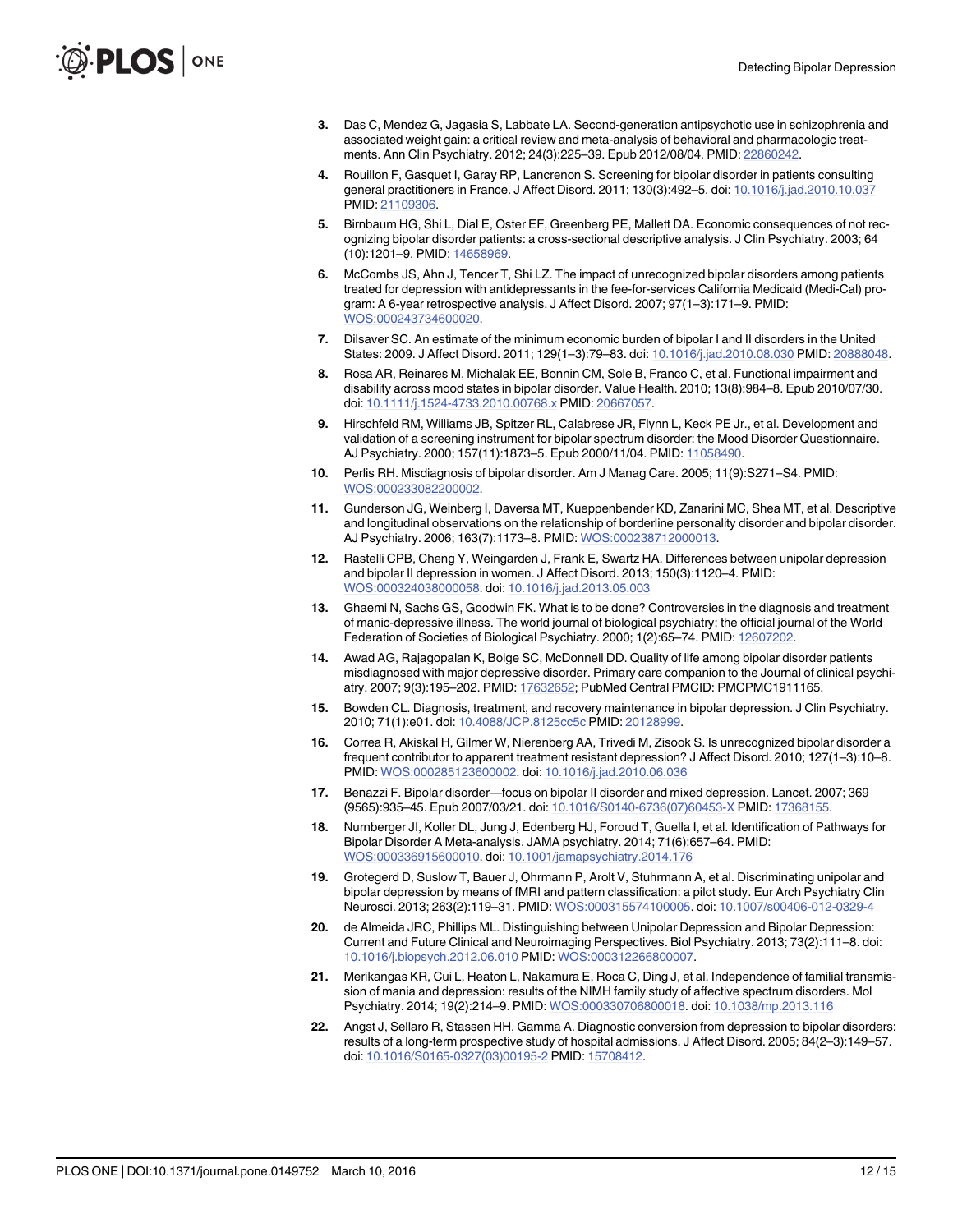- <span id="page-15-0"></span>[23.](#page-4-0) Kessler RC, Berglund P, Demler O, Jin R, Merikangas KR, Walters EE. Lifetime prevalence and ageof-onset distributions of DSM-IV disorders in the National Comorbidity Survey Replication. Arch Gen Psychiatry. 2005; 62(6):593–602. PMID: [15939837](http://www.ncbi.nlm.nih.gov/pubmed/15939837).
- [24.](#page-4-0) Ghaemi SN, Miller CJ, Berv DA, Klugman J, Rosenquist KJ, Pies RW. Sensitivity and specificity of a new bipolar spectrum diagnostic scale. J Affect Disord. 2005; 84(2–3):273–7. PMID: [WOS:000227544300021](http://www.ncbi.nlm.nih.gov/pubmed/WOS:000227544300021).
- [25.](#page-4-0) Zimmerman M, Galione JN, Ruggero CJ, Chelminski I, Young D, Dalrymple K, et al. Screening for bipolar disorder and finding borderline personality disorder. J Clin Psychiatry. 2010; 71(9):1212–7. Epub 2010/04/07. doi: [10.4088/JCP.09m05161yel](http://dx.doi.org/10.4088/JCP.09m05161yel) PMID: [20361913](http://www.ncbi.nlm.nih.gov/pubmed/20361913).
- [26.](#page-4-0) Berk M, Malhi GS, Cahill C, Carman AC, Hadzi-Pavlovic D, Hawkins MT, et al. The Bipolar Depression Rating Scale (BDRS): its development, validation and utility. Bipolar disorders. 2007; 9(6):571–9. doi: [10.1111/j.1399-5618.2007.00536.x](http://dx.doi.org/10.1111/j.1399-5618.2007.00536.x) PMID: [17845271](http://www.ncbi.nlm.nih.gov/pubmed/17845271).
- [27.](#page-4-0) Mitchell PB, Goodwin GM, Johnson GF, Hirschfeld RM. Diagnostic guidelines for bipolar depression: a probabilistic approach. Bipolar disorders. 2008; 10(1 Pt 2):144–52. Epub 2008/03/12. doi: [10.1111/j.](http://dx.doi.org/10.1111/j.1399-5618.2007.00559.x) [1399-5618.2007.00559.x](http://dx.doi.org/10.1111/j.1399-5618.2007.00559.x) PMID: [18199233.](http://www.ncbi.nlm.nih.gov/pubmed/18199233)
- [28.](#page-4-0) Reinares M, Vieta E. Course and outcome patterns of depression: from unipolar episode to bipolar disorder. Medicographia. 2011; 33:145–50.
- [29.](#page-4-0) Akiskal HS, Benazzi F. Atypical depression: a variant of bipolar II or a bridge between unipolar and bipolar II? J Affect Disord. 2005; 84(2–3):209–17. Epub 2005/02/15. doi: [10.1016/j.jad.2004.05.004](http://dx.doi.org/10.1016/j.jad.2004.05.004) PMID: [15708418.](http://www.ncbi.nlm.nih.gov/pubmed/15708418)
- 30. Selbaek G, Kirkevold O, Engedal K. The course of psychiatric and behavioral symptoms and the use of psychotropic medication in patients with dementia in Norwegian nursing homes—a 12-month follow-up study. Am J Geriatr Psychiatry. 2008; 16(7):528–36. Epub 2008/07/02. doi: [10.1097/JGP.](http://dx.doi.org/10.1097/JGP.0b013e318167ae76) [0b013e318167ae76](http://dx.doi.org/10.1097/JGP.0b013e318167ae76) PMID: [18591573](http://www.ncbi.nlm.nih.gov/pubmed/18591573).
- [31.](#page-4-0) Parker G, Fletcher K. Differentiating bipolar I and II disorders and the likely contribution of DSM-5 classification to their cleavage. J Affect Disord. 2014; 152:57–64. PMID: [WOS:000327763600008.](http://www.ncbi.nlm.nih.gov/pubmed/WOS:000327763600008)
- [32.](#page-4-0) Angst J. Zur Ätiologie und Nosologie endogener depressiver psychosen. Berlin, Germany: Springer; 1966.
- [33.](#page-4-0) Winokur G, Clayton P, Reich T. Manic-Depressive Illness. St Louis, MO: 1969.
- [34.](#page-4-0) Sharma V, Xie B, Campbell MK, Penava D, Hampson E, Mazmanian D, et al. A prospective study of diagnostic conversion of major depressive disorder to bipolar disorder in pregnancy and postpartum. Bipolar disorders. 2014; 16(1):16–21. PMID: [WOS:000331202700003.](http://www.ncbi.nlm.nih.gov/pubmed/WOS:000331202700003) doi: [10.1111/bdi.12140](http://dx.doi.org/10.1111/bdi.12140)
- [35.](#page-11-0) Perlis RH, Uher R, Ostacher M, Goldberg JF, Trivedi MH, Rush AJ, et al. Association Between Bipolar Spectrum Features and Treatment Outcomes in Outpatients With Major Depressive Disorder. Arch Gen Psychiatry. 2011; 68(4):351–60. PMID: [WOS:000289165900004](http://www.ncbi.nlm.nih.gov/pubmed/WOS:000289165900004). doi: [10.1001/](http://dx.doi.org/10.1001/archgenpsychiatry.2010.179) [archgenpsychiatry.2010.179](http://dx.doi.org/10.1001/archgenpsychiatry.2010.179)
- [36.](#page-4-0) Antypa N, Serretti A. Family history of a mood disorder indicates a more severe bipolar disorder. J Affect Disord. 2014; 156:178–86. PMID: [WOS:000330215700023.](http://www.ncbi.nlm.nih.gov/pubmed/WOS:000330215700023) doi: [10.1016/j.jad.2013.12.013](http://dx.doi.org/10.1016/j.jad.2013.12.013)
- [37.](#page-4-0) Benazzi F. Depression with DSM-IV atypical features: a marker for bipolar II disorder. Eur Arch Psychiatry Clin Neurosci. 2000; 250(1):53–5. PMID: [WOS:000085664400010](http://www.ncbi.nlm.nih.gov/pubmed/WOS:000085664400010).
- [38.](#page-4-0) Undurraga J, Baldessarini RJ, Valenti M, Pacchiarotti I, Vieta E. Suicidal risk factors in bipolar I and II disorder patients. J Clin Psychiatry. 2012; 73(6):778–82. doi: [10.4088/JCP.11m07041](http://dx.doi.org/10.4088/JCP.11m07041) PMID: [22225677](http://www.ncbi.nlm.nih.gov/pubmed/22225677).
- [39.](#page-4-0) Angst J, Gamma A, Bowden CL, Azorin JM, Perugi G, Vieta E, et al. Evidence-based definitions of bipolar-I and bipolar-II disorders among 5,635 patients with major depressive episodes in the Bridge Study: validity and comorbidity. Eur Arch Psychiatry Clin Neurosci. 2013; 263(8):663–73. PMID: [WOS:000326799500006](http://www.ncbi.nlm.nih.gov/pubmed/WOS:000326799500006). doi: [10.1007/s00406-013-0393-4](http://dx.doi.org/10.1007/s00406-013-0393-4)
- [40.](#page-4-0) Benazzi F, Akiskal HS. How best to identify a bipolar-related subtype among major depressive patients without spontaneous hypomania: superiority of age at onset criterion over recurrence and polarity? J Affect Disord. 2008; 107(1–3):77–88. Epub 2007/09/15. doi: [10.1016/j.jad.2007.07.032](http://dx.doi.org/10.1016/j.jad.2007.07.032) PMID: [17854907](http://www.ncbi.nlm.nih.gov/pubmed/17854907).
- [41.](#page-4-0) Goodwin FK, Jamison KR. Manic-depressive illness: bipolar disorders and recurrent depression, 2nd ed. Oxford University Press, 2007.
- [42.](#page-4-0) Parker G, Fletcher K, McCraw S, Futeran S, Hong M. Identifying antecedent and illness course variables differentiating bipolar I, bipolar II and unipolar disorders. J Affect Disord. 2013; 148(2–3):202–9. PMID: [WOS:000318909700007.](http://www.ncbi.nlm.nih.gov/pubmed/WOS:000318909700007) doi: [10.1016/j.jad.2012.11.061](http://dx.doi.org/10.1016/j.jad.2012.11.061)
- [43.](#page-4-0) Rihmer Z. Season of Birth and Season of Hospital Admission in Bipolar Depressed Female Patients. Psychiatry Res. 1980; 3(3):247–51. PMID: [WOS:A1980KY17100002.](http://www.ncbi.nlm.nih.gov/pubmed/WOS:A1980KY17100002)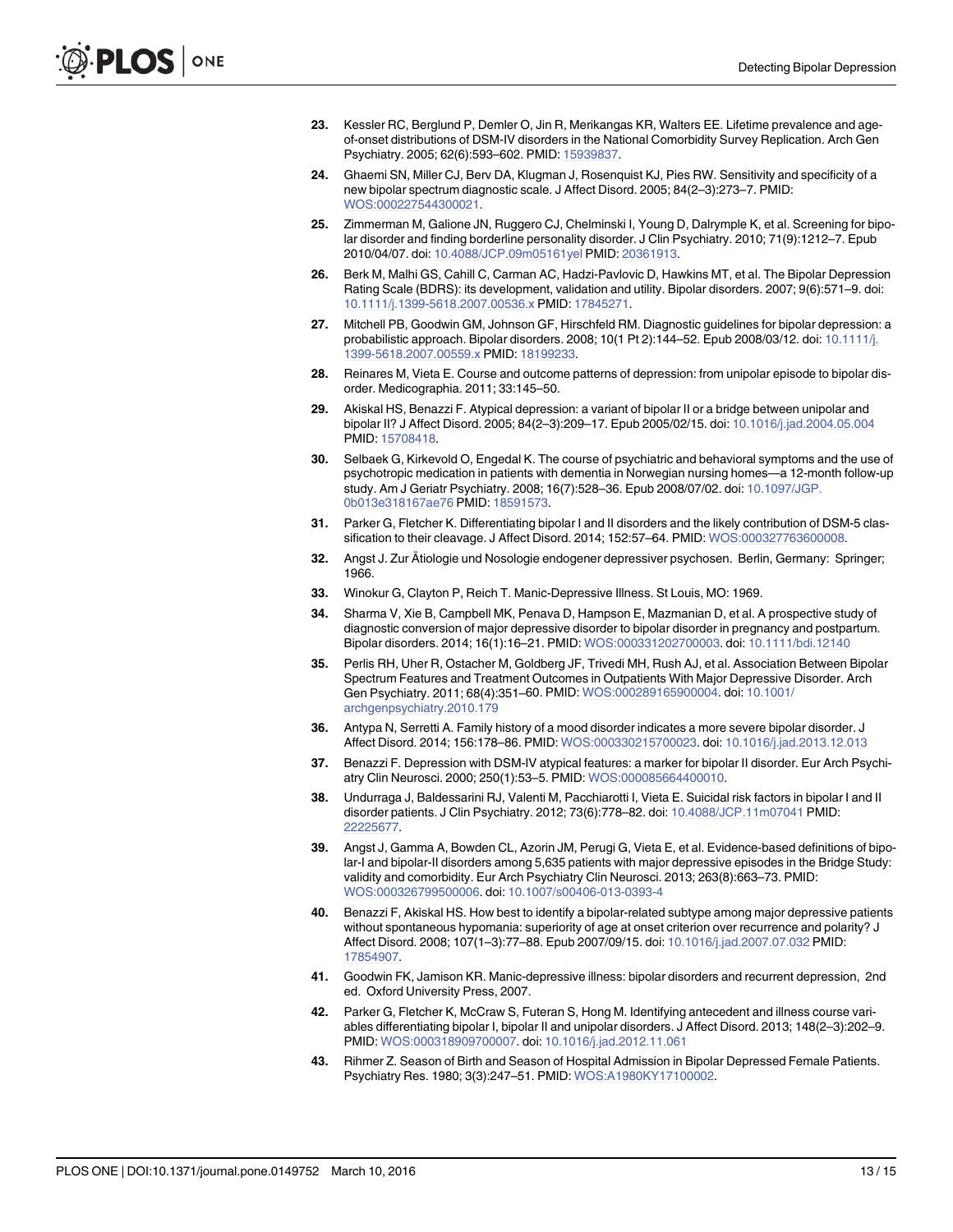- <span id="page-16-0"></span>[44.](#page-4-0) Kokkevi A, Rotsika V, Arapaki A, Richardson C. Adolescents' self-reported suicide attempts, self-harm thoughts and their correlates across 17 European countries. J Child Psychol Psychiatry. 2012; 53 (4):381–9. doi: [10.1111/j.1469-7610.2011.02457.x](http://dx.doi.org/10.1111/j.1469-7610.2011.02457.x) PMID: [21895649](http://www.ncbi.nlm.nih.gov/pubmed/21895649).
- [45.](#page-4-0) Chen CN, Wong J, Lee N, Chan-Ho MW, Lau JT, Fung M. The Shatin community mental health survey in Hong Kong. II. Major findings. Arch Gen Psychiatry. 1993; 50(2):125–33. PMID: [8427552](http://www.ncbi.nlm.nih.gov/pubmed/8427552).
- [46.](#page-5-0) First MB, Spitzer RL, Gibbon M, Williams JBW. Structured Clinical Interview for DSM-IV-TR Axis I Disorders, Research Version, Patient Edition (SCID-I/P). New York: New York State Psychiatric Institute, 2002.
- [47.](#page-5-0) So E, Kam I, Leung CM, Chung D, Liu Z, Fong S. The Chinese-bilingual SCID-I/P project: Stage 1- reliability for mood disorders and schizophrenia. Hong Kong Journal of Psychiatry. 2003; 13:7–18.
- [48.](#page-5-0) Zigmond AS, Snaith RP. The hospital anxiety and depression scale. Acta Psychiatr Scand. 1983; 67 (6):361–70. Epub 1983/06/01. PMID: [6880820](http://www.ncbi.nlm.nih.gov/pubmed/6880820).
- [49.](#page-5-0) Leung CM, Wing YK, Kwong PK, Lo A, Shum K. Validation of the Chinese-Cantonese version of the Hospital Anxiety and Depression Scale and comparison with the Hamilton Rating Scale of Depression. Acta Psychiatr Scand. 1999; 100(6):456–61. PMID: [WOS:000084332100009.](http://www.ncbi.nlm.nih.gov/pubmed/WOS:000084332100009)
- [50.](#page-5-0) O'Carroll PW, Berman AL, Maris RW, Moscicki EK, Tanney BL, Silverman MM. Beyond the Tower of Babel: a nomenclature for suicidology. Suicide Life Threat Behav. 1996; 26(3):237–52. PMID: [8897663.](http://www.ncbi.nlm.nih.gov/pubmed/8897663)
- [51.](#page-10-0) Biederman J, Petty CR, Byrne D, Wong P, Wozniak J, Faraone SV. Risk for switch from unipolar to bipolar disorder in youth with ADHD: a long term prospective controlled study. J Affect Disord. 2009; 119(1–3):16–21. doi: [10.1016/j.jad.2009.02.024](http://dx.doi.org/10.1016/j.jad.2009.02.024) PMID: [19324422](http://www.ncbi.nlm.nih.gov/pubmed/19324422); PubMed Central PMCID: PMCPMC2787086.
- 52. Goodwin GM, Anderson I, Arango C, Bowden CL, Henry C, Mitchell PB, et al. ECNP consensus meeting. Bipolar depression. Nice, March 2007. Eur Neuropsychopharmacol. 2008; 18(7):535–49. doi: [10.](http://dx.doi.org/10.1016/j.euroneuro.2008.03.003) [1016/j.euroneuro.2008.03.003](http://dx.doi.org/10.1016/j.euroneuro.2008.03.003) PMID: [18501566](http://www.ncbi.nlm.nih.gov/pubmed/18501566).
- [53.](#page-11-0) Birmaher B, Axelson D, Goldstein B, Strober M, Gill MK, Hunt J, et al. Four-year longitudinal course of children and adolescents with bipolar spectrum disorders: the Course and Outcome of Bipolar Youth (COBY) study. AJ Psychiatry. 2009; 166(7):795–804. doi: [10.1176/appi.ajp.2009.08101569](http://dx.doi.org/10.1176/appi.ajp.2009.08101569) PMID: [19448190](http://www.ncbi.nlm.nih.gov/pubmed/19448190); PubMed Central PMCID: PMCPMC2828047.
- [54.](#page-11-0) Meyer F, Meyer TD. The misdiagnosis of bipolar disorder as a psychotic disorder: Some of its causes and their influence on therapy. J Affect Disord. 2009; 112(1–3):174–83. PMID: [WOS:000261840100020](http://www.ncbi.nlm.nih.gov/pubmed/WOS:000261840100020). doi: [10.1016/j.jad.2008.04.022](http://dx.doi.org/10.1016/j.jad.2008.04.022)
- [55.](#page-11-0) Bega S, Schaffer A, Goldstein B, Levitt A. Differentiating between Bipolar Disorder Types I and II: Results from the National Epidemiologic Survey on Alcohol and Related Conditions (NESARC). J Affect Disord. 2012; 138(1–2):46–53. PMID: [WOS:000302976100007.](http://www.ncbi.nlm.nih.gov/pubmed/WOS:000302976100007) doi: [10.1016/j.jad.2011.12.032](http://dx.doi.org/10.1016/j.jad.2011.12.032)
- [56.](#page-11-0) Kapella MC, Herdegen JJ, Perlis ML, Shaver JL, Larson JL, Law JA, et al. Cognitive behavioral therapy for insomnia comorbid with COPD is feasible with preliminary evidence of positive sleep and fatigue effects. International journal of chronic obstructive pulmonary disease. 2011; 6:625–35. Epub 2011/12/ 14. doi: [10.2147/COPD.S24858](http://dx.doi.org/10.2147/COPD.S24858) PMID: [22162648](http://www.ncbi.nlm.nih.gov/pubmed/22162648); PubMed Central PMCID: PMC3232169.
- [57.](#page-11-0) Lee DTS, Yip SK, Chiu HFK, Leung TYS, Chan KPM, Chau IOL, et al. Detecting postnatal depression in Chinese women—Validation of the Chinese version of the Edinburgh Postnatal Depression Scale. Br J Psychiatry. 1998; 172:433–7. PMID: [WOS:000073610900014.](http://www.ncbi.nlm.nih.gov/pubmed/WOS:000073610900014)
- [58.](#page-11-0) Green EK, Grozeva D, Forty L, Gordon-Smith K, Russell E, Farmer A, et al. Association at SYNE1 in both bipolar disorder and recurrent major depression. Mol Psychiatry. 2013; 18(5):614–7. PMID: [WOS:000317952700013](http://www.ncbi.nlm.nih.gov/pubmed/WOS:000317952700013). doi: [10.1038/mp.2012.48](http://dx.doi.org/10.1038/mp.2012.48)
- [59.](#page-11-0) Lu YA, Lee SY, Chen SL, Chen SH, Chu CH, Tzeng NS, et al. Gene-Temperament Interactions Might Distinguish Between Bipolar I and Bipolar II Disorders: A Cross-Sectional Survey of Han Chinese in Taiwan. J Clin Psychiatry. 2012; 73(3):339–45. PMID: [WOS:000302114000009](http://www.ncbi.nlm.nih.gov/pubmed/WOS:000302114000009). doi: [10.4088/JCP.](http://dx.doi.org/10.4088/JCP.10m06330) [10m06330](http://dx.doi.org/10.4088/JCP.10m06330)
- [60.](#page-11-0) Moreno C, Hasin DS, Arango C, Oquendo MA, Vieta E, Liu SM, et al. Depression in bipolar disorder versus major depressive disorder: results from the National Epidemiologic Survey on Alcohol and Related Conditions. Bipolar disorders. 2012; 14(3):271–82. PMID: [WOS:000303438000006](http://www.ncbi.nlm.nih.gov/pubmed/WOS:000303438000006). doi: [10.](http://dx.doi.org/10.1111/j.1399-5618.2012.01009.x) [1111/j.1399-5618.2012.01009.x](http://dx.doi.org/10.1111/j.1399-5618.2012.01009.x)
- [61.](#page-12-0) Williams JW, Pignone M, Ramirez G, Stellato CP. Identifying depression in primary care: a literature synthesis of case-finding instruments. Gen Hosp Psychiatry. 2002; 24(4):225–37. PMID: [WOS:000176679900005](http://www.ncbi.nlm.nih.gov/pubmed/WOS:000176679900005).
- [62.](#page-12-0) Boschloo L, Nolen WA, Spijker AT, Hoencamp E, Kupka R, Penninx BW, et al. The Mood Disorder Questionnaire (MDQ) for detecting (hypo)manic episodes: its validity and impact of recall bias. J Affect Disord. 2013; 151(1):203–8. doi: [10.1016/j.jad.2013.05.078](http://dx.doi.org/10.1016/j.jad.2013.05.078) PMID: [23790555.](http://www.ncbi.nlm.nih.gov/pubmed/23790555)